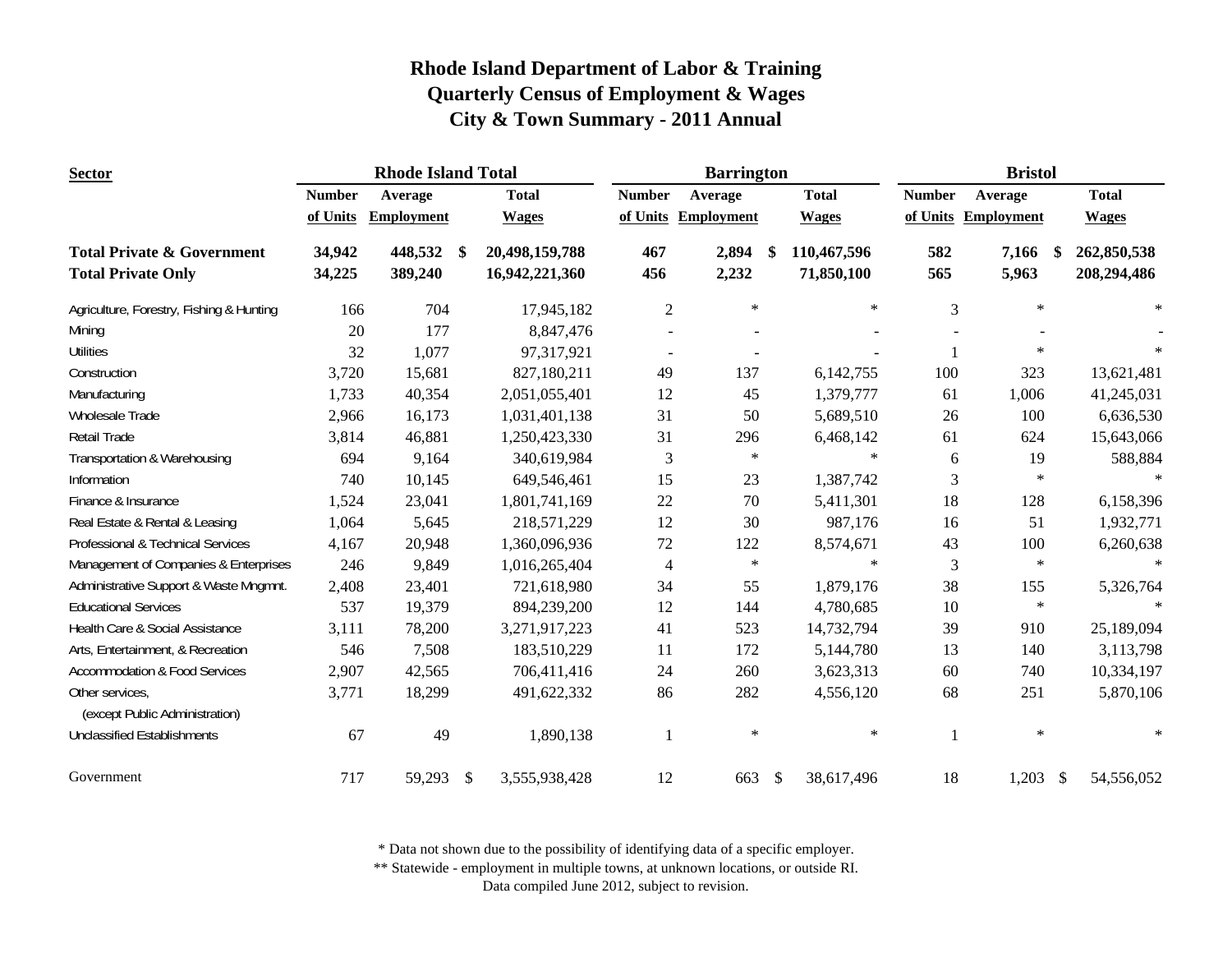| <b>Sector</b>                            |                | <b>Burrillville</b>  |              |                          | <b>Central Falls</b>     |              |               | <b>Charlestown</b>  |              |
|------------------------------------------|----------------|----------------------|--------------|--------------------------|--------------------------|--------------|---------------|---------------------|--------------|
|                                          | <b>Number</b>  | Average              | <b>Total</b> | <b>Number</b>            | Average                  | <b>Total</b> | <b>Number</b> | Average             | <b>Total</b> |
|                                          |                | of Units Employment  | <b>Wages</b> |                          | of Units Employment      | <b>Wages</b> |               | of Units Employment | <b>Wages</b> |
| <b>Total Private &amp; Government</b>    | 294            | 2,930<br>-\$         | 101,367,901  | 253                      | 2,872 \$                 | 106,826,144  | 252           | 1,499<br>- \$       | 56,254,992   |
| <b>Total Private Only</b>                | 278            | 2,351                | 77,873,718   | 244                      | 2,174                    | 69,423,383   | 236           | 1,298               | 47,556,146   |
| Agriculture, Forestry, Fishing & Hunting | 3              | $\ast$               | $\ast$       |                          |                          |              | 4             | $\ast$              | $\ast$       |
| Mining                                   |                |                      |              |                          |                          |              |               | $\ast$              |              |
| <b>Utilities</b>                         | $\overline{c}$ | $\ast$               | $\ast$       |                          |                          |              |               |                     |              |
| Construction                             | 64             | 209                  | 11,754,996   | 21                       | 115                      | 4,468,073    | 55            | 129                 | 5,155,631    |
| Manufacturing                            | 11             | 493                  | 21,952,173   | 33                       | 614                      | 23,488,411   | 4             | $\ast$              |              |
| Wholesale Trade                          | 22             | 46                   | 2,540,226    | 4                        | 39                       | 1,498,328    | 8             | 21                  | 1,900,046    |
| <b>Retail Trade</b>                      | 19             | 160                  | 3,265,368    | 45                       | 226                      | 5,273,983    | 23            | 141                 | 3,651,070    |
| Transportation & Warehousing             | 6              | 12                   | 619,759      | 5                        | 18                       | 314,825      | 8             | 6                   | 194,289      |
| Information                              | 6              | 32                   | 852,669      |                          |                          |              | 4             | 20                  | 419,426      |
| Finance & Insurance                      | 4              | 12                   | 489,412      | 11                       | 71                       | 2,722,139    | 8             | 53                  | 3,630,941    |
| Real Estate & Rental & Leasing           | 6              | $\,8\,$              | 255,224      | 8                        | 42                       | 1,202,622    | 8             | 21                  | 884,962      |
| Professional & Technical Services        | 20             | 52                   | 2,375,401    | 10                       | 26                       | 1,122,902    | 20            | 32                  | 2,187,908    |
| Management of Companies & Enterprises    |                | $\ast$               | $\ast$       |                          |                          |              | 1             | $\ast$              | $\ast$       |
| Administrative Support & Waste Mngmnt.   | 19             | 69                   | 1,974,979    | 17                       | 341                      | 11,844,616   | 24            | 77                  | 2,326,581    |
| <b>Educational Services</b>              | 5              | 40                   | 578,984      | $\sqrt{2}$               | $\ast$                   | $\ast$       |               | $\ast$              | $\ast$       |
| Health Care & Social Assistance          | 19             | 559                  | 17,767,268   | 22                       | 285                      | 7,567,550    | 20            | 148                 | 5,492,043    |
| Arts, Entertainment, & Recreation        | 5              | 52                   | 681,774      | $\overline{\phantom{a}}$ | $\overline{\phantom{a}}$ |              | 5             | 82                  | 3,584,072    |
| <b>Accommodation &amp; Food Services</b> | 30             | 457                  | 5,999,236    | 32                       | 176                      | 2,570,013    | 21            | 184                 | 2,451,228    |
| Other services,                          | 38             | 81                   | 2,112,101    | 36                       | 107                      | 2,566,611    | 25            | 44                  | 912,366      |
| (except Public Administration)           |                |                      |              |                          |                          |              |               |                     |              |
| <b>Unclassified Establishments</b>       |                |                      |              |                          |                          |              |               |                     |              |
| Government                               | 17             | 579<br>$\mathcal{S}$ | 23,494,183   | 10                       | 698 \$                   | 37,402,761   | 17            | 201S                | 8,698,846    |

\* Data not shown due to the possibility of identifying data of a specific employer.

\*\* Statewide - employment in multiple towns, at unknown locations, or outside RI.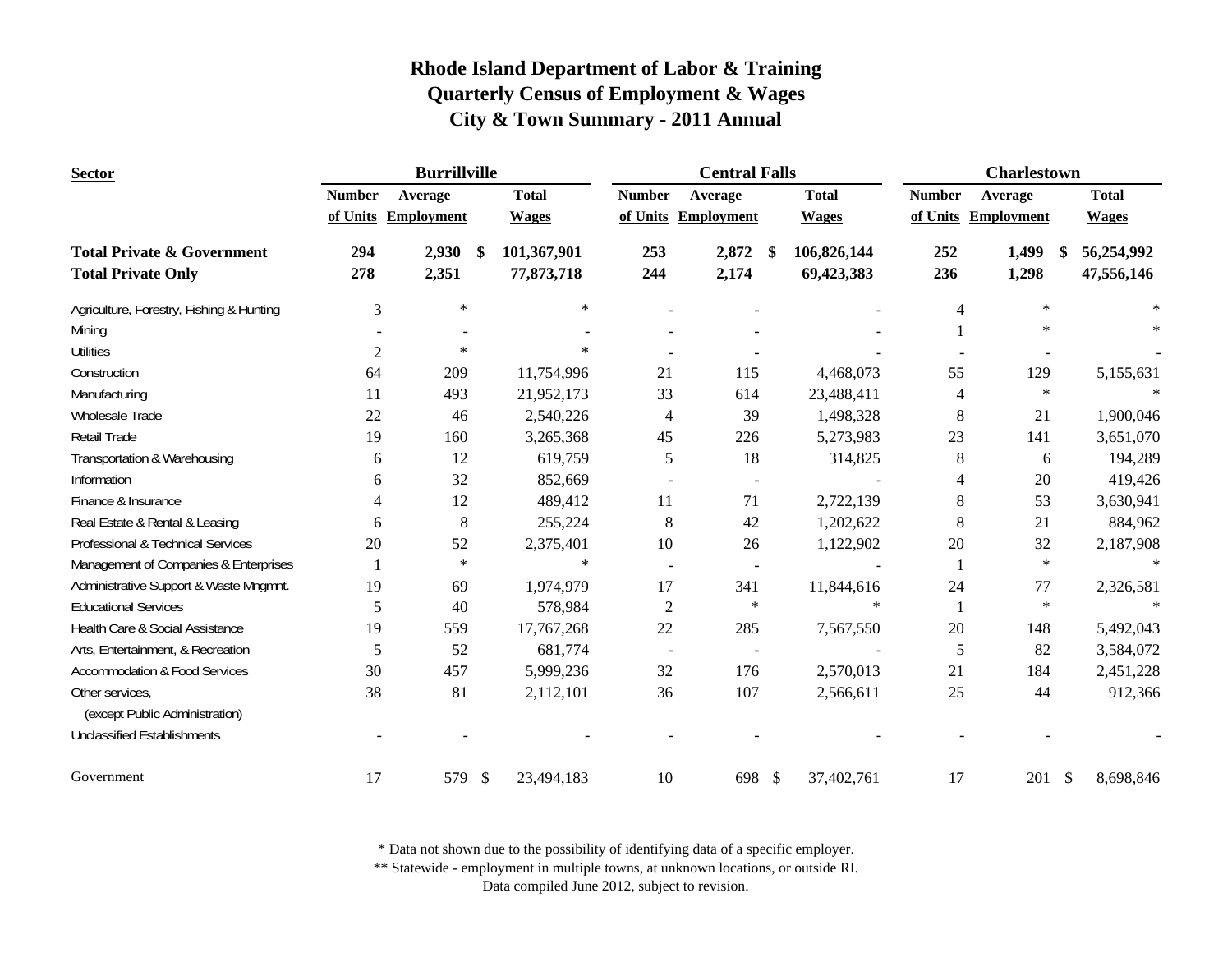| <b>Sector</b>                                                      |                | Coventry            |     |                              |                | <b>Cranston</b>   |     |                                | <b>Cumberland</b> |                     |    |                            |
|--------------------------------------------------------------------|----------------|---------------------|-----|------------------------------|----------------|-------------------|-----|--------------------------------|-------------------|---------------------|----|----------------------------|
|                                                                    | <b>Number</b>  | Average             |     | <b>Total</b>                 | <b>Number</b>  | Average           |     | <b>Total</b>                   | <b>Number</b>     | Average             |    | <b>Total</b>               |
|                                                                    |                | of Units Employment |     | <b>Wages</b>                 | of Units       | <b>Employment</b> |     | <b>Wages</b>                   |                   | of Units Employment |    | <b>Wages</b>               |
| <b>Total Private &amp; Government</b><br><b>Total Private Only</b> | 697<br>678     | 7,327<br>6,095      | -\$ | 250, 278, 153<br>194,742,113 | 2,427<br>2,399 | 33,664<br>27,484  | -\$ | 1,469,367,164<br>1,072,151,292 | 836<br>819        | 9,457<br>8,361      | \$ | 399,915,414<br>348,110,140 |
|                                                                    |                |                     |     |                              |                |                   |     |                                |                   |                     |    |                            |
| Agriculture, Forestry, Fishing & Hunting                           | $\overline{2}$ | $\ast$              |     | $\ast$                       | 5              | 13                |     | 451,489                        |                   | $\ast$              |    | $\ast$                     |
| Mining                                                             |                | $\ast$              |     | $\ast$                       | 3              | $\ast$            |     | $\ast$                         | $\overline{2}$    | $\ast$              |    |                            |
| <b>Utilities</b>                                                   |                |                     |     |                              |                | $\ast$            |     | $\ast$                         |                   | $\ast$              |    | $\ast$                     |
| Construction                                                       | 134            | 397                 |     | 14,388,032                   | 236            | 1,038             |     | 52,781,697                     | 122               | 652                 |    | 37,304,474                 |
| Manufacturing                                                      | 40             | 482                 |     | 30,193,343                   | 167            | 3,992             |     | 202,170,698                    | 41                | 1,574               |    | 65,504,805                 |
| Wholesale Trade                                                    | 35             | 217                 |     | 15,700,503                   | 165            | 1,502             |     | 82,023,102                     | 72                | 842                 |    | 55,234,731                 |
| Retail Trade                                                       | 89             | 1,714               |     | 42,503,988                   | 301            | 4,391             |     | 125,461,789                    | 76                | 905                 |    | 22,967,895                 |
| Transportation & Warehousing                                       | 11             | 236                 |     | 8,098,686                    | 55             | 637               |     | 27,722,977                     | 21                | 499                 |    | 18,748,999                 |
| Information                                                        | 10             | 28                  |     | 1,253,884                    | 40             | 2,138             |     | 140,414,910                    | 19                | 136                 |    | 4,181,695                  |
| Finance & Insurance                                                | 23             | 148                 |     | 5,806,279                    | 115            | 697               |     | 32,553,209                     | 35                | 156                 |    | 12,237,221                 |
| Real Estate & Rental & Leasing                                     | 16             | 41                  |     | 1,297,865                    | 76             | 363               |     | 20,136,352                     | 32                | 102                 |    | 4,453,898                  |
| Professional & Technical Services                                  | 52             | 203                 |     | 11,087,190                   | 255            | 1,664             |     | 96,412,199                     | 83                | 221                 |    | 14,262,723                 |
| Management of Companies & Enterprises                              | $\overline{4}$ | 48                  |     | 3,083,637                    | 12             | 269               |     | 16,848,624                     | $\,8\,$           | 698                 |    | 40,447,019                 |
| Administrative Support & Waste Mngmnt.                             | 62             | 305                 |     | 10,201,634                   | 177            | 1,973             |     | 56,761,070                     | 49                | 217                 |    | 9,182,798                  |
| <b>Educational Services</b>                                        | 9              | 92                  |     | 2,142,800                    | 32             | 301               |     | 8,205,815                      | 15                | 149                 |    | 4,639,777                  |
| Health Care & Social Assistance                                    | 40             | 963                 |     | 30,178,691                   | 268            | 3,937             |     | 121,388,263                    | 74                | 882                 |    | 29,529,714                 |
| Arts, Entertainment, & Recreation                                  | 6              | 36                  |     | 378,434                      | 29             | 274               |     | 5,274,583                      | $\tau$            | 63                  |    | 1,011,371                  |
| <b>Accommodation &amp; Food Services</b>                           | 61             | 882                 |     | 12,082,016                   | 172            | 2,664             |     | 39,348,015                     | 57                | 654                 |    | 8,925,610                  |
| Other services,                                                    | 90             | 286                 |     | 6,037,791                    | 294            | 1,605             |     | 42,546,627                     | 110               | 538                 |    | 14,268,536                 |
| (except Public Administration)                                     |                |                     |     |                              |                |                   |     |                                |                   |                     |    |                            |
| <b>Unclassified Establishments</b>                                 |                |                     |     |                              |                | $\ast$            |     | $\ast$                         |                   |                     |    |                            |
| Government                                                         | 19             | $1,231$ \$          |     | 55,536,040                   | 29             | $6,180$ \$        |     | 397,215,872                    | 18                | $1,096$ \$          |    | 51,805,274                 |

\* Data not shown due to the possibility of identifying data of a specific employer.

\*\* Statewide - employment in multiple towns, at unknown locations, or outside RI.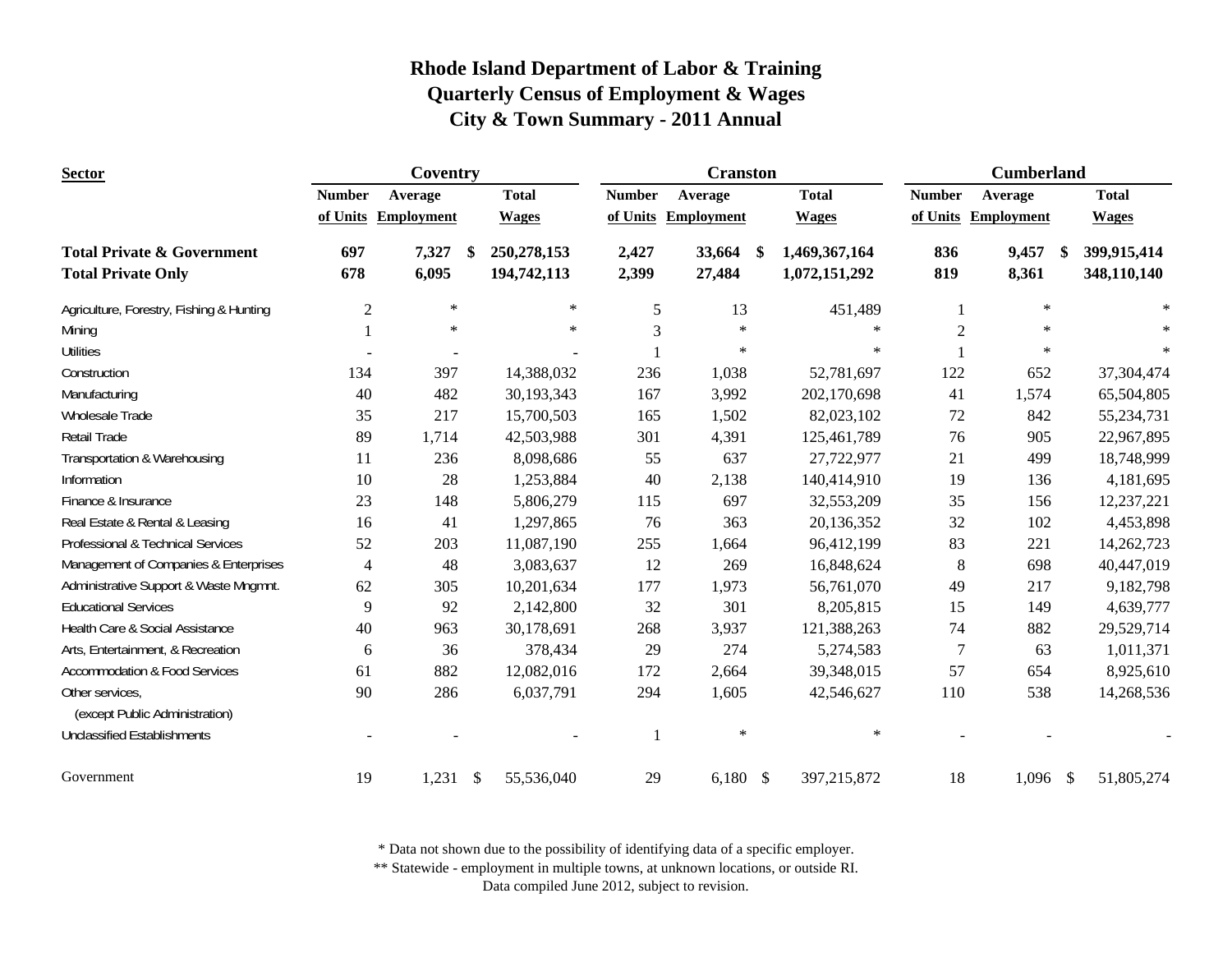| <b>Sector</b>                            |               | <b>East Greenwich</b> |                   |               | <b>East Providence</b> |               |              |                | <b>Exeter</b>       |                 |
|------------------------------------------|---------------|-----------------------|-------------------|---------------|------------------------|---------------|--------------|----------------|---------------------|-----------------|
|                                          | <b>Number</b> | Average               | <b>Total</b>      | <b>Number</b> | Average                |               | <b>Total</b> | <b>Number</b>  | Average             | <b>Total</b>    |
|                                          |               | of Units Employment   | <b>Wages</b>      |               | of Units Employment    |               | <b>Wages</b> |                | of Units Employment | <b>Wages</b>    |
| <b>Total Private &amp; Government</b>    | 760           | 6,931                 | \$<br>293,350,098 | 1,436         | 20,386                 |               | 878,449,926  | 174            | 1,432<br>-S         | 58,564,859      |
| <b>Total Private Only</b>                | 745           | 6,230                 | 256,512,177       | 1,414         | 18,891                 |               | 794,743,435  | 169            | 1,354               | 55,339,807      |
| Agriculture, Forestry, Fishing & Hunting | 3             | $\ast$                | $\ast$            |               |                        |               |              | 5              | 68                  | 1,482,490       |
| Mining                                   |               |                       |                   |               |                        |               |              |                |                     |                 |
| <b>Utilities</b>                         |               |                       |                   |               |                        |               |              |                |                     |                 |
| Construction                             | 45            | 232                   | 18,096,523        | 186           | 845                    |               | 51,921,706   | 28             | 74                  | 4,016,915       |
| Manufacturing                            | 27            | 358                   | 17,691,922        | 90            | 1,982                  |               | 97,237,284   | 8              | 40                  | 1,582,850       |
| Wholesale Trade                          | 66            | 249                   | 24,302,678        | 104           | 1,208                  |               | 66,033,682   | 9              | 73                  | 2,125,171       |
| Retail Trade                             | 66            | 754                   | 25,456,700        | 139           | 1,741                  |               | 51,202,441   | 14             | 57                  | 1,859,630       |
| Transportation & Warehousing             | 9             | 116                   | 4,363,719         | 37            | 251                    |               | 8,895,754    | 7              | 87                  | 1,724,235       |
| Information                              | 16            | 53                    | 4,286,618         | 19            | 315                    |               | 18,751,427   | $\overline{c}$ | $\ast$              |                 |
| Finance & Insurance                      | 42            | 240                   | 14,997,638        | 91            | 2,779                  |               | 146,888,223  | 4              | $\overline{4}$      | 149,782         |
| Real Estate & Rental & Leasing           | 35            | 114                   | 5,345,035         | 43            | 202                    |               | 8,954,897    | 5              | $\,8\,$             | 333,716         |
| Professional & Technical Services        | 126           | 590                   | 39,842,812        | 172           | 1,101                  |               | 59,425,104   | 16             | 304                 | 25,052,100      |
| Management of Companies & Enterprises    | 9             | 109                   | 7,386,987         | 6             | 97                     |               | 10,033,202   | 3              | $\ast$              | $\ast$          |
| Administrative Support & Waste Mngmnt.   | 47            | 243                   | 9,469,395         | 96            | 1,161                  |               | 37, 373, 817 | 23             | 147                 | 6,253,204       |
| <b>Educational Services</b>              | 14            | 200                   | 6,817,406         | 18            | 388                    |               | 14,497,493   | 3              | $\ast$              | $\ast$          |
| Health Care & Social Assistance          | 100           | 1,382                 | 50,885,886        | 140           | 4,175                  |               | 172,452,479  | 11             | 173                 | 5,482,684       |
| Arts, Entertainment, & Recreation        | 13            | 158                   | 3,235,833         | 28            | 576                    |               | 10,379,561   | 5              | 86                  | 1,036,616       |
| <b>Accommodation &amp; Food Services</b> | 59            | 1,123                 | 17,771,162        | 108           | 1,416                  |               | 20,240,958   | 17             | 177                 | 2,474,806       |
| Other services,                          | 74            | 298                   | 6,270,962         | 143           | 654                    |               | 20,453,127   | 13             | 31                  | 763,462         |
| (except Public Administration)           |               |                       |                   |               |                        |               |              |                |                     |                 |
| <b>Unclassified Establishments</b>       |               |                       |                   |               | $\ast$                 |               | $\ast$       |                |                     |                 |
| Government                               | 15            | 700                   | \$<br>36,837,921  | 23            | 1,495                  | $\mathcal{S}$ | 83,706,491   | 6              | 78                  | 3,225,052<br>\$ |

\* Data not shown due to the possibility of identifying data of a specific employer.

\*\* Statewide - employment in multiple towns, at unknown locations, or outside RI.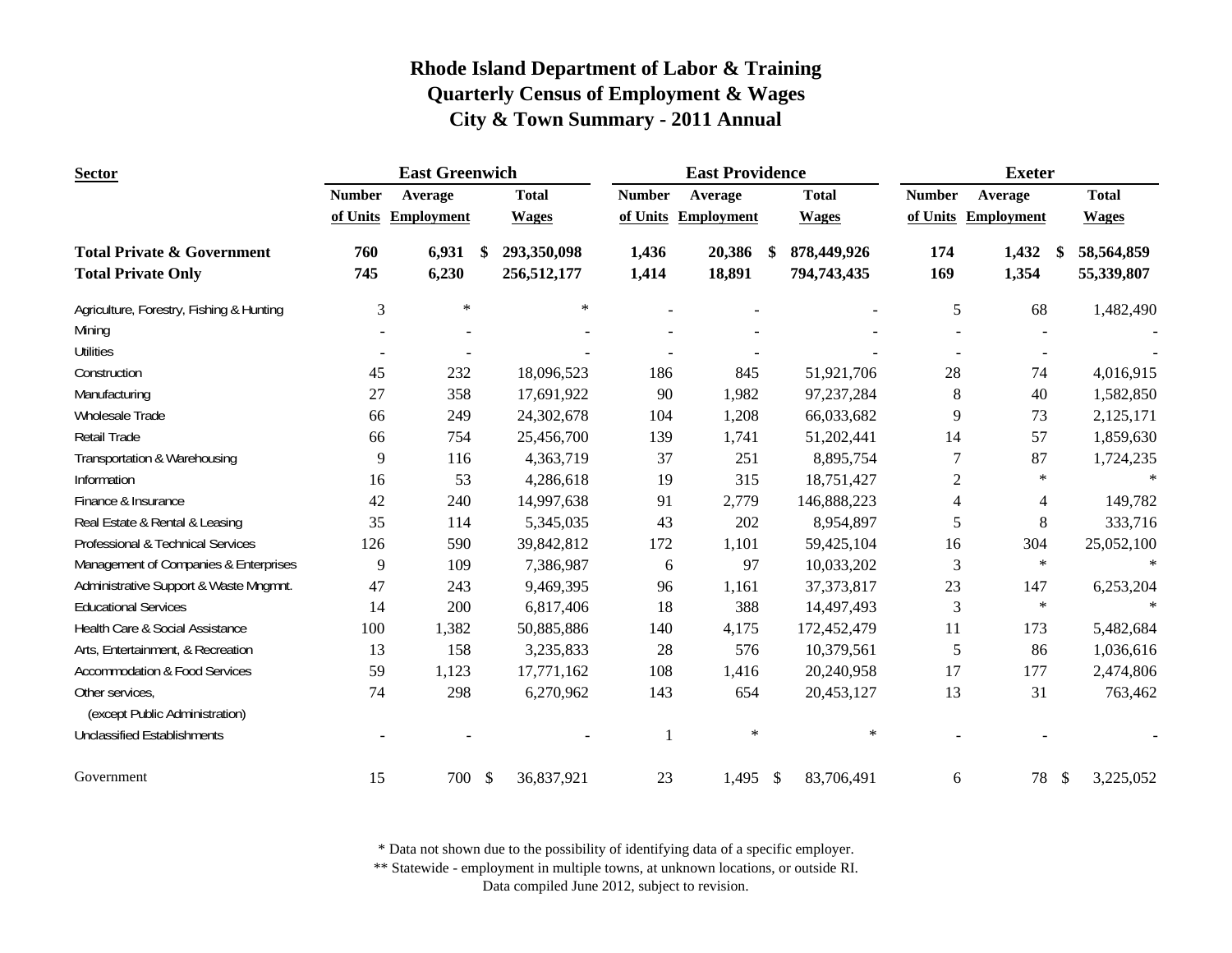| <b>Sector</b>                                                      |                | Foster              |                           |                          |                | Glocester           |                                | Hopkinton      |                      |                            |
|--------------------------------------------------------------------|----------------|---------------------|---------------------------|--------------------------|----------------|---------------------|--------------------------------|----------------|----------------------|----------------------------|
|                                                                    | <b>Number</b>  | Average             |                           | <b>Total</b>             | <b>Number</b>  | Average             | <b>Total</b>                   | <b>Number</b>  | Average              | <b>Total</b>               |
|                                                                    |                | of Units Employment |                           | <b>Wages</b>             |                | of Units Employment | <b>Wages</b>                   |                | of Units Employment  | <b>Wages</b>               |
| <b>Total Private &amp; Government</b><br><b>Total Private Only</b> | 95<br>89       | 445<br>353          | \$                        | 14,760,129<br>10,770,393 | 206<br>189     | 1,530<br>1,044      | 50,178,921<br>\$<br>29,114,888 | 196<br>185     | 1,164<br>-S<br>1,045 | 44, 345, 435<br>39,507,418 |
|                                                                    |                |                     |                           |                          |                |                     |                                |                |                      |                            |
| Agriculture, Forestry, Fishing & Hunting                           | $\overline{2}$ | $\ast$              |                           | $\ast$                   | $\overline{2}$ | $\ast$              | $\ast$                         | 4              | 7                    | 147,760                    |
| Mining                                                             |                |                     |                           |                          |                |                     |                                |                | $\ast$               |                            |
| <b>Utilities</b>                                                   |                |                     |                           |                          |                |                     |                                |                |                      |                            |
| Construction                                                       | 20             | 38                  |                           | 1,379,364                | 58             | 123                 | 4,527,049                      | 53             | 128                  | 4,829,474                  |
| Manufacturing                                                      | 5              | 6                   |                           | 149,363                  |                | $\ast$              | $\ast$                         | 23             | 354                  | 18,502,214                 |
| Wholesale Trade                                                    | 3              | $\ast$              |                           | $\ast$                   | 7              | 5                   | 215,641                        | 6              | 23                   | 1,460,559                  |
| <b>Retail Trade</b>                                                | 5              | 15                  |                           | 235,739                  | 21             | 194                 | 3,990,233                      | 19             | 107                  | 2,417,289                  |
| Transportation & Warehousing                                       | 3              | $\ast$              |                           | $\ast$                   | 6              | 56                  | 1,913,472                      | $\overline{2}$ | $\ast$               |                            |
| Information                                                        | 2              | $\ast$              |                           | $\ast$                   | 4              | 19                  | 408,135                        | 5              | 17                   | 242,411                    |
| Finance & Insurance                                                | 2              | $\ast$              |                           | $\ast$                   | 8              | 25                  | 978,904                        | 2              | $\ast$               |                            |
| Real Estate & Rental & Leasing                                     | 2              | $\ast$              |                           | $\ast$                   | 3              | $\star$             | $\ast$                         | 3              | $\ast$               |                            |
| Professional & Technical Services                                  | 10             | 16                  |                           | 823,684                  | 12             | 64                  | 4,668,835                      | 14             | 52                   | 3,791,764                  |
| Management of Companies & Enterprises                              |                | $\ast$              |                           | $\ast$                   |                | $\ast$              | $\ast$                         |                | $\star$              |                            |
| Administrative Support & Waste Mngmnt.                             | 14             | 34                  |                           | 876,672                  | 10             | 27                  | 752,082                        | 14             | 22                   | 527,805                    |
| <b>Educational Services</b>                                        |                | $\star$             |                           | $\ast$                   |                | $\ast$              | $\ast$                         |                | $\ast$               | $\ast$                     |
| Health Care & Social Assistance                                    | 8              | 65                  |                           | 1,756,678                | 15             | 278                 | 6,899,362                      | 15             | 173                  | 4,444,395                  |
| Arts, Entertainment, & Recreation                                  |                | $\ast$              |                           | $\ast$                   | 3              | $\ast$              | $\ast$                         | 6              | 76                   | 1,100,526                  |
| <b>Accommodation &amp; Food Services</b>                           | 6              | 35                  |                           | 470,468                  | 19             | 169                 | 2,059,321                      | 8              | 42                   | 646,530                    |
| Other services,                                                    | 5              | $\ast$              |                           | $\ast$                   | 21             | 39                  | 1,305,077                      | 12             | 33                   | 616,943                    |
| (except Public Administration)                                     |                |                     |                           |                          |                |                     |                                |                |                      |                            |
| <b>Unclassified Establishments</b>                                 | 1              | $\mathbf{1}$        |                           | 33,838                   |                |                     |                                |                |                      |                            |
| Government                                                         | 7              | 92                  | $\boldsymbol{\mathsf{S}}$ | 3,989,736                | 17             | 487                 | \$<br>21,064,033               | 12             | 119<br>$\mathcal{S}$ | 4,838,017                  |

\* Data not shown due to the possibility of identifying data of a specific employer.

\*\* Statewide - employment in multiple towns, at unknown locations, or outside RI.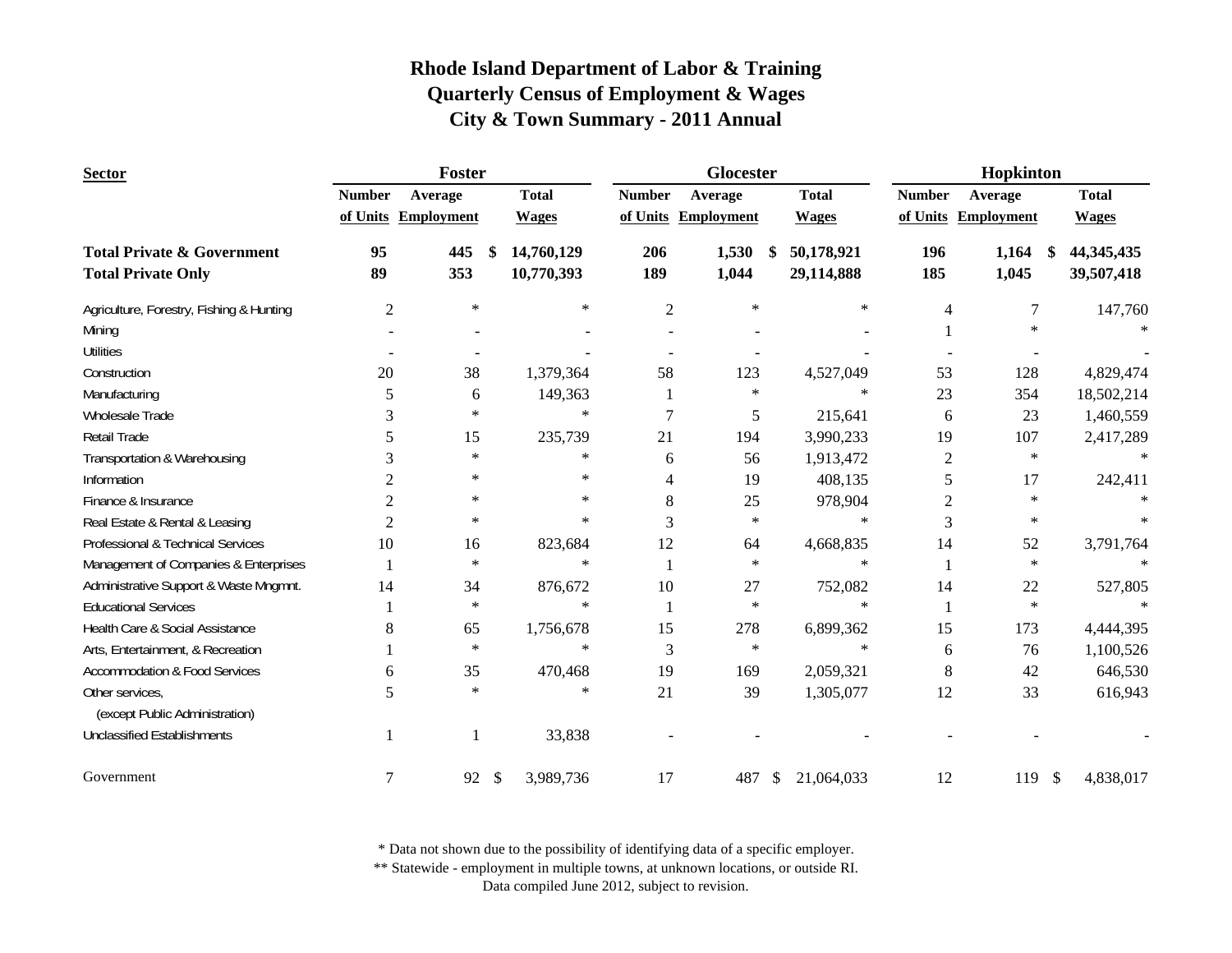| <b>Sector</b>                            |                | <b>Jamestown</b>    |              |               | <b>Johnston</b>   |                              |                | Lincoln             |                  |
|------------------------------------------|----------------|---------------------|--------------|---------------|-------------------|------------------------------|----------------|---------------------|------------------|
|                                          | <b>Number</b>  | Average             | <b>Total</b> | <b>Number</b> | Average           | <b>Total</b>                 | <b>Number</b>  | Average             | <b>Total</b>     |
|                                          |                | of Units Employment | <b>Wages</b> | of Units      | <b>Employment</b> | <b>Wages</b>                 |                | of Units Employment | <b>Wages</b>     |
| <b>Total Private &amp; Government</b>    | 203            | 1,203<br>\$         | 48,315,399   | 1,046         | 11,169            | 484,959,775<br><sup>\$</sup> | 736            | 12,363<br>\$        | 574,210,168      |
| <b>Total Private Only</b>                | 188            | 916                 | 37,100,503   | 1,033         | 10,058            | 420,252,597                  | 714            | 11,175              | 509,721,730      |
| Agriculture, Forestry, Fishing & Hunting | $\mathbf{2}$   | $\ast$              | $\ast$       | 10            | 28                | 332,054                      | $\overline{2}$ | $\star$             | $\ast$           |
| Mining                                   |                |                     |              | 1             | $\ast$            | $\ast$                       |                |                     |                  |
| <b>Utilities</b>                         |                | $\ast$              | $\ast$       | 3             | $\ast$            | $\ast$                       |                | $\ast$              |                  |
| Construction                             | 22             | 112                 | 8,311,753    | 172           | 699               | 34,827,711                   | 88             | 607                 | 32,083,411       |
| Manufacturing                            | $\overline{4}$ | 8                   | 249,880      | 84            | 1,055             | 35,638,272                   | 39             | 1,696               | 93,694,173       |
| Wholesale Trade                          | 14             | 38                  | 3,947,400    | 56            | 321               | 16,276,195                   | $72\,$         | 663                 | 37,023,209       |
| Retail Trade                             | 14             | 108                 | 2,135,622    | 134           | 1,530             | 46,011,229                   | 57             | 894                 | 24,315,180       |
| Transportation & Warehousing             | 3              | $\ast$              | $\ast$       | 39            | 244               | 10,353,092                   | 18             | 528                 | 22,863,135       |
| Information                              | 5              | 12                  | 575,952      | 11            | 51                | 4,005,006                    | 17             | 281                 | 15,878,625       |
| Finance & Insurance                      | 5              | 11                  | 1,099,259    | 27            | 1,347             | 122,102,928                  | 33             | 2,221               | 124,765,914      |
| Real Estate & Rental & Leasing           | $\overline{7}$ | 23                  | 549,574      | 31            | 270               | 10,553,676                   | 21             | 36                  | 1,287,767        |
| Professional & Technical Services        | 35             | 82                  | 4,900,652    | 67            | 139               | 6,531,386                    | 106            | 640                 | 47, 477, 254     |
| Management of Companies & Enterprises    |                | $\star$             | $\ast$       | $\sqrt{2}$    | $\ast$            | $\ast$                       | 10             | 187                 | 11,465,402       |
| Administrative Support & Waste Mngmnt.   | 16             | 63                  | 2,095,392    | 100           | 1,341             | 42,847,406                   | 47             | 304                 | 8,909,457        |
| <b>Educational Services</b>              | 3              | $\star$             | $\ast$       | 12            | 26                | 676,391                      | 10             | 108                 | 3,723,765        |
| Health Care & Social Assistance          | 13             | 123                 | 4,610,793    | 95            | 1,396             | 54,810,298                   | 63             | 854                 | 28,858,924       |
| Arts, Entertainment, & Recreation        | 8              | 101                 | 2,188,970    | 6             | 42                | 913,942                      | 14             | 1,058               | 31,112,469       |
| <b>Accommodation &amp; Food Services</b> | 14             | 143                 | 2,548,798    | 76            | 911               | 12,576,530                   | 55             | 779                 | 12,080,624       |
| Other services,                          | 26             | 74                  | 2,807,631    | 111           | 508               | 13,428,053                   | 66             | 218                 | 4,779,840        |
| (except Public Administration)           |                |                     |              |               |                   |                              |                |                     |                  |
| <b>Unclassified Establishments</b>       |                |                     |              | -1            | $\ast$            | $\ast$                       |                | $\ast$              | $\ast$           |
| Government                               | 15             | 287<br>\$           | 11,214,896   | 14            | $1,112$ \$        | 64,707,178                   | 23             | 1,189               | 64,488,438<br>\$ |

\* Data not shown due to the possibility of identifying data of a specific employer.

\*\* Statewide - employment in multiple towns, at unknown locations, or outside RI.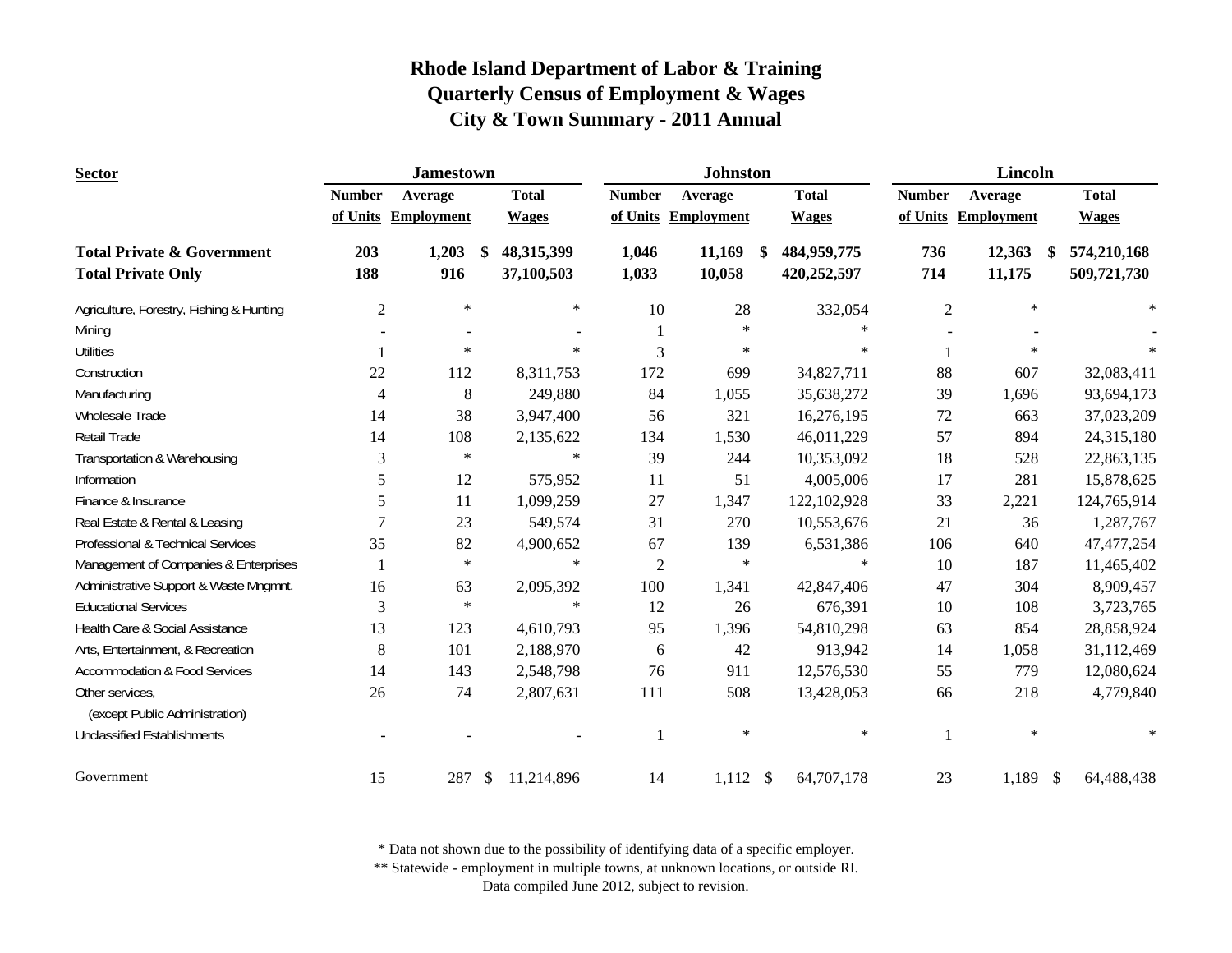| <b>Sector</b>                                                      |                | <b>Little Compton</b>       |                          |               | <b>Middletown</b>   |                                   |               | <b>Narragansett</b>    |                           |
|--------------------------------------------------------------------|----------------|-----------------------------|--------------------------|---------------|---------------------|-----------------------------------|---------------|------------------------|---------------------------|
|                                                                    | <b>Number</b>  | Average                     | <b>Total</b>             | <b>Number</b> | Average             | <b>Total</b>                      | <b>Number</b> | Average                | <b>Total</b>              |
|                                                                    |                | of Units Employment         | <b>Wages</b>             |               | of Units Employment | <b>Wages</b>                      |               | of Units Employment    | <b>Wages</b>              |
| <b>Total Private &amp; Government</b><br><b>Total Private Only</b> | 151<br>145     | 632<br><sup>\$</sup><br>508 | 22,452,232<br>17,277,820 | 751<br>738    | 10,835<br>10,116    | 451, 431, 586<br>S<br>415,855,438 | 473<br>454    | 4,274<br>\$<br>3,239   | 146,616,372<br>91,997,268 |
| Agriculture, Forestry, Fishing & Hunting                           | 8              | 54                          | 940,483                  | 6             | 66                  | 1,823,465                         | 6             | 19                     | 604,221                   |
| Mining                                                             |                |                             |                          |               | $\ast$              | $\ast$                            |               |                        |                           |
| <b>Utilities</b>                                                   |                | $\sim$                      |                          |               | $\ast$              | $\ast$                            |               |                        |                           |
| Construction                                                       | 30             | 105                         | 4,546,525                | 68            | 343                 | 16,030,784                        | 43            | 85                     | 3,524,151                 |
| Manufacturing                                                      | $\overline{c}$ | $\ast$                      | $\ast$                   | 16            | 300                 | 22,507,191                        | 17            | 89                     | 4,896,934                 |
| <b>Wholesale Trade</b>                                             | 6              | 7                           | 463,884                  | 32            | 146                 | 8,597,468                         | 25            | 94                     | 4,191,011                 |
| Retail Trade                                                       | 7              | 29                          | 461,645                  | 102           | 1,501               | 42,261,437                        | 49            | 624                    | 15,422,402                |
| Transportation & Warehousing                                       | $\overline{2}$ | $\ast$                      | $\ast$                   | 11            | 127                 | 4,280,580                         | 8             | 99                     | 3,186,503                 |
| Information                                                        |                | $\ast$                      | $\ast$                   | 12            | 292                 | 22,343,453                        | 7             | 20                     | 2,952,475                 |
| Finance & Insurance                                                | 3              | $\ast$                      | $\ast$                   | 31            | 555                 | 36,024,605                        | 15            | 43                     | 5,527,639                 |
| Real Estate & Rental & Leasing                                     | 5              | 6                           | 505,342                  | 36            | 116                 | 4,325,000                         | 27            | 95                     | 3,336,893                 |
| Professional & Technical Services                                  | 17             | 14                          | 2,519,979                | 109           | 2,019               | 140,249,617                       | 50            | 84                     | 6,198,263                 |
| Management of Companies & Enterprises                              |                | $\overline{\phantom{a}}$    |                          | 5             | 275                 | 15,864,777                        | $\sqrt{2}$    | $\ast$                 |                           |
| Administrative Support & Waste Mngmnt.                             | 22             | 54                          | 1,608,272                | 44            | 191                 | 6,243,668                         | 31            | 86                     | 2,942,192                 |
| <b>Educational Services</b>                                        | $\overline{2}$ | $\ast$                      | $\star$                  | 11            | 265                 | 10,259,261                        | 6             | 3                      | 88,719                    |
| Health Care & Social Assistance                                    | $\overline{4}$ | $\ast$                      | $\ast$                   | 77            | 1,619               | 42,941,294                        | 44            | 425                    | 14,594,231                |
| Arts, Entertainment, & Recreation                                  | 7              | 53                          | 1,509,015                | 13            | 164                 | 3,367,007                         | 15            | 169                    | 4,016,588                 |
| <b>Accommodation &amp; Food Services</b>                           | 10             | 51                          | 585,888                  | 91            | 1,576               | 26,516,391                        | 73            | 1,116                  | 15,922,135                |
| Other services,<br>(except Public Administration)                  | 23             | 69                          | 1,510,402                | 76            | 533                 | 9,655,437                         | 41            | 186                    | 4,070,029                 |
| <b>Unclassified Establishments</b>                                 |                |                             |                          |               |                     |                                   |               | $\ast$                 | $\ast$                    |
| Government                                                         | 7              | 124<br>$\mathcal{S}$        | 5,174,412                | 14            | 719 \$              | 35,576,148                        | 20            | 1,035<br>$\mathcal{S}$ | 54,619,104                |

\* Data not shown due to the possibility of identifying data of a specific employer.

\*\* Statewide - employment in multiple towns, at unknown locations, or outside RI.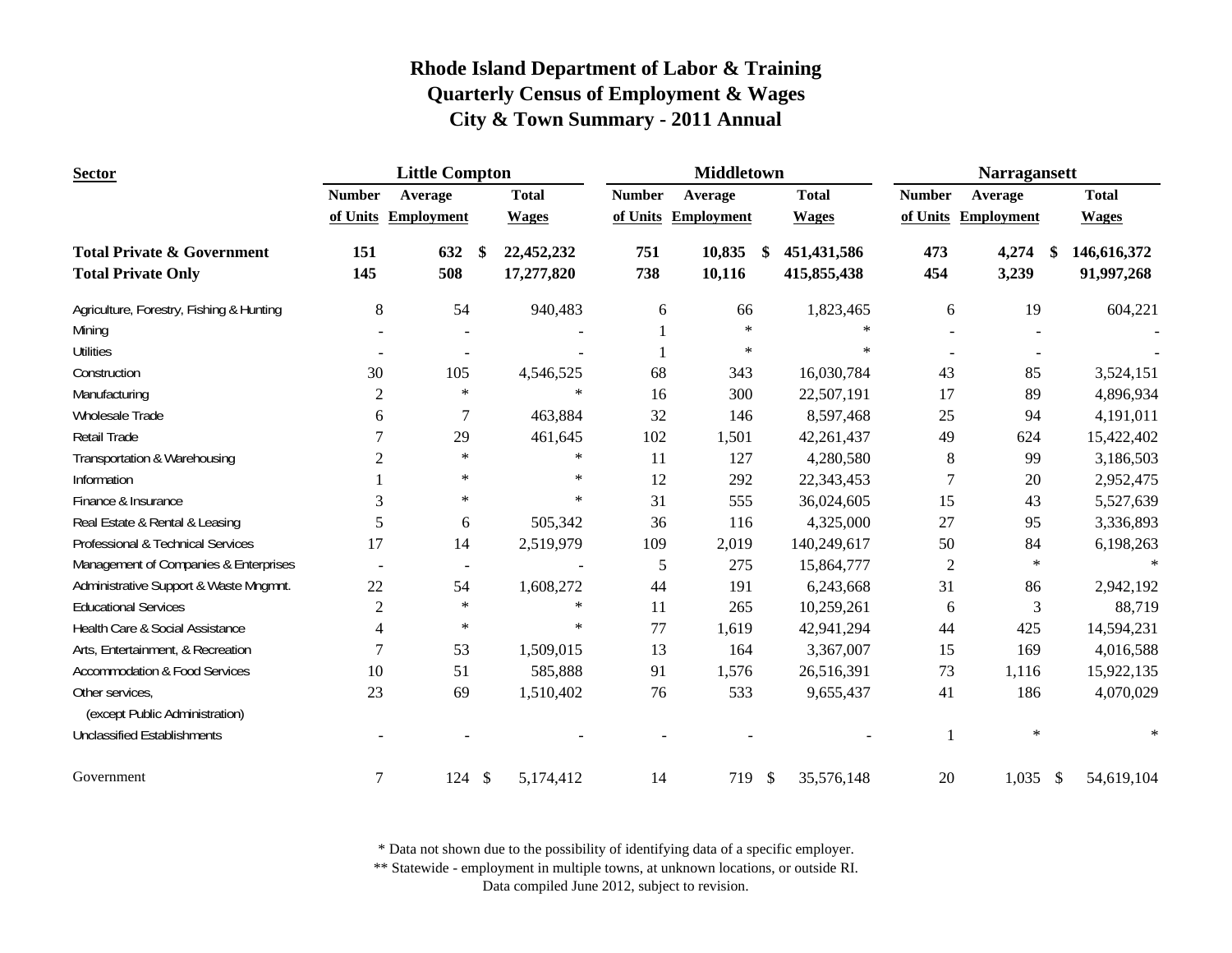| <b>Sector</b>                            |                | <b>Newport</b>      |                              |                | <b>New Shoreham</b> |                            | <b>North Kingstown</b> |                   |                             |  |
|------------------------------------------|----------------|---------------------|------------------------------|----------------|---------------------|----------------------------|------------------------|-------------------|-----------------------------|--|
|                                          | <b>Number</b>  | Average             | <b>Total</b>                 | <b>Number</b>  | Average             | <b>Total</b>               | <b>Number</b>          | Average           | <b>Total</b>                |  |
|                                          |                | of Units Employment | <b>Wages</b>                 |                | of Units Employment | <b>Wages</b>               | of Units               | <b>Employment</b> | <b>Wages</b>                |  |
| <b>Total Private &amp; Government</b>    | 1,254          | 17,723              | 844,756,408<br><sup>\$</sup> | 215            | 876                 | 29,918,878<br>\$           | 987                    | 14,557            | 639,389,500<br>\$           |  |
| <b>Total Private Only</b>                | 1,219          | 12,450              | 405,424,014                  | 201            | 753                 | 25,021,951                 | 966                    | 13,090            | 565,523,144                 |  |
| Agriculture, Forestry, Fishing & Hunting | $\mathfrak{S}$ | 33                  | 1,166,858                    | 3              | $\ast$              | $\ast$                     | 11                     | 40                | 1,908,222                   |  |
| Mining                                   |                |                     |                              |                |                     |                            |                        |                   |                             |  |
| <b>Utilities</b>                         |                | $\blacksquare$      |                              | $\mathbf{2}$   | $\ast$              | $\ast$                     | 3                      | $\star$           |                             |  |
| Construction                             | 90             | 396                 | 18,524,298                   | 35             | 70                  | 3,131,350                  | 111                    | 380               | 17,630,573                  |  |
| Manufacturing                            | 31             | 151                 | 6,282,286                    | 6              | 12                  | 282,099                    | 69                     | 4,544             | 266,763,341                 |  |
| Wholesale Trade                          | 49             | 149                 | 10,381,237                   |                | $\ast$              | $\ast$                     | 96                     | 520               | 32,809,050                  |  |
| Retail Trade                             | 200            | 1,460               | 33,408,578                   | 39             | 92                  | 2,721,615                  | 105                    | 1,950             | 50,384,794                  |  |
| Transportation & Warehousing             | 47             | 295                 | 7,576,476                    | 4              | 10                  | 206,614                    | 37                     | 448               | 17,047,164                  |  |
| Information                              | 26             | 227                 | 9,541,451                    | $\overline{2}$ | $\ast$              | $\ast$                     | 17                     | 235               | 14,157,201                  |  |
| Finance & Insurance                      | 40             | 197                 | 12,056,909                   |                | $\ast$              | $\ast$                     | 32                     | 212               | 11,844,564                  |  |
| Real Estate & Rental & Leasing           | 56             | 391                 | 12,622,491                   | 14             | 49                  | 1,277,944                  | 21                     | 56                | 1,753,567                   |  |
| Professional & Technical Services        | 136            | 595                 | 39,953,465                   | 5              | 17                  | 372,087                    | 127                    | 384               | 26,886,476                  |  |
| Management of Companies & Enterprises    | $\overline{7}$ | 185                 | 5,992,494                    |                | $\star$             | $\ast$                     | 12                     | 604               | 27,871,781                  |  |
| Administrative Support & Waste Mngmnt.   | 81             | 452                 | 17,953,284                   | 12             | 34                  | 1,333,397                  | 66                     | 456               | 12,837,953                  |  |
| <b>Educational Services</b>              | 16             | 747                 | 29,359,543                   |                | $\star$             | $\ast$                     | $20\,$                 | 118               | 3,421,006                   |  |
| Health Care & Social Assistance          | 84             | 1,739               | 72,075,209                   | $\overline{c}$ | $\ast$              | $\ast$                     | 71                     | 1,536             | 43,972,070                  |  |
| Arts, Entertainment, & Recreation        | 46             | 916                 | 25,388,190                   | 9              | 31                  | 904,150                    | 26                     | 239               | 5,633,532                   |  |
| <b>Accommodation &amp; Food Services</b> | 175            | 3,762               | 80,677,713                   | 53             | 370                 | 10,233,235                 | 60                     | 848               | 12,192,070                  |  |
| Other services,                          | 136            | 755                 | 22,463,532                   | 14             | $22\,$              | 539,830                    | 83                     | 432               | 9,935,972                   |  |
| (except Public Administration)           |                |                     |                              |                |                     |                            |                        |                   |                             |  |
| <b>Unclassified Establishments</b>       |                |                     |                              |                |                     |                            |                        |                   |                             |  |
| Government                               | 36             | $5,274$ \$          | 439,332,394                  | 15             | 123                 | $\mathcal{S}$<br>4,896,927 | 22                     | 1,467             | $\mathcal{S}$<br>73,866,356 |  |

\* Data not shown due to the possibility of identifying data of a specific employer.

\*\* Statewide - employment in multiple towns, at unknown locations, or outside RI.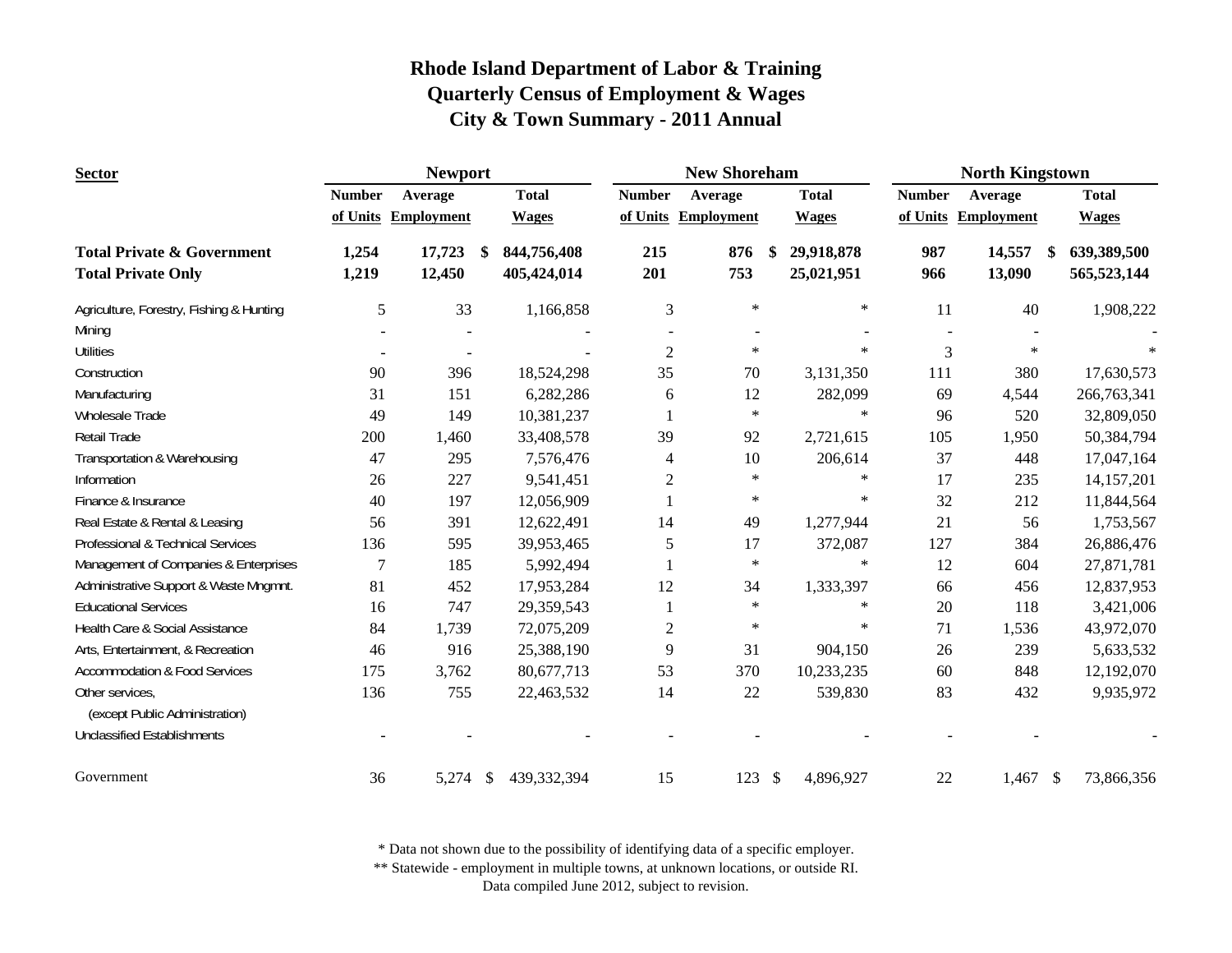| <b>Sector</b>                                     |                | <b>North Providence</b> |               |             | <b>North Smithfield</b> |                     |               | Pawtucket    |                |                     |                   |
|---------------------------------------------------|----------------|-------------------------|---------------|-------------|-------------------------|---------------------|---------------|--------------|----------------|---------------------|-------------------|
|                                                   | <b>Number</b>  | Average                 | <b>Total</b>  |             | <b>Number</b>           | Average             |               | <b>Total</b> | <b>Number</b>  | Average             | <b>Total</b>      |
|                                                   |                | of Units Employment     | <b>Wages</b>  |             |                         | of Units Employment |               | <b>Wages</b> |                | of Units Employment | <b>Wages</b>      |
| <b>Total Private &amp; Government</b>             | 701            | 6,874                   | -S            | 241,789,519 | 373                     | 4,302               | -S            | 151,768,181  | 1,516          | 23,714              | \$1,021,642,545   |
| <b>Total Private Only</b>                         | 691            | 5,956                   |               | 195,380,580 | 364                     | 3,928               |               | 133,176,217  | 1,492          | 21,651              | 892,926,040       |
| Agriculture, Forestry, Fishing & Hunting          |                | $\ast$                  |               | $\ast$      | $\overline{c}$          | $\ast$              |               | $\ast$       |                |                     |                   |
| Mining                                            |                |                         |               |             | $\overline{2}$          | $\ast$              |               | $\ast$       |                |                     |                   |
| <b>Utilities</b>                                  |                |                         |               |             |                         |                     |               |              | 3              | $\ast$              |                   |
| Construction                                      | 79             | 219                     |               | 10,589,336  | 67                      | 179                 |               | 6,565,022    | 133            | 941                 | 50,477,651        |
| Manufacturing                                     | 39             | 287                     |               | 9,517,210   | 20                      | 488                 |               | 24,344,433   | 139            | 3,685               | 150,840,810       |
| Wholesale Trade                                   | 29             | 169                     |               | 10,080,019  | 26                      | 145                 |               | 7,660,260    | 79             | 538                 | 26,172,968        |
| Retail Trade                                      | 103            | 957                     |               | 23,082,610  | 36                      | 786                 |               | 19,813,012   | 168            | 1,395               | 37,494,369        |
| Transportation & Warehousing                      | 16             | 110                     |               | 3,150,965   | 14                      | 370                 |               | 15, 191, 237 | 38             | 473                 | 17,159,259        |
| Information                                       | 7              | 30                      |               | 1,192,591   | 3                       | $\ast$              |               | $\ast$       | 20             | 110                 | 7,392,247         |
| Finance & Insurance                               | 26             | 137                     |               | 6,287,149   | 12                      | 42                  |               | 2,175,662    | 55             | 738                 | 38,082,040        |
| Real Estate & Rental & Leasing                    | 33             | 119                     |               | 3,806,941   | 12                      | 26                  |               | 935,337      | 50             | 197                 | 7,248,499         |
| Professional & Technical Services                 | 64             | 182                     |               | 8,934,520   | 46                      | 245                 |               | 13,091,697   | 127            | 644                 | 32,115,872        |
| Management of Companies & Enterprises             | $\overline{c}$ | $\ast$                  |               | $\ast$      | $\sim$                  | $\blacksquare$      |               |              | 11             | 1,718               | 167,801,004       |
| Administrative Support & Waste Mngmnt.            | 47             | 320                     |               | 6,393,030   | 24                      | 123                 |               | 4,502,905    | 94             | 1,935               | 51,768,619        |
| <b>Educational Services</b>                       |                | $\ast$                  |               | $\ast$      | $\mathfrak{2}$          | $\ast$              |               | $\ast$       | 26             | 363                 | 11,593,504        |
| Health Care & Social Assistance                   | 80             | 2,351                   |               | 93,063,006  | 42                      | 869                 |               | 25,911,213   | 189            | 5,673               | 223,812,476       |
| Arts, Entertainment, & Recreation                 | 7              | 31                      |               | 348,461     | $\overline{7}$          | 44                  |               | 845,676      | 19             | 308                 | 12,510,492        |
| <b>Accommodation &amp; Food Services</b>          | 68             | 715                     |               | 10,394,308  | 21                      | 396                 |               | 5,156,627    | 137            | 1,540               | 21,923,866        |
| Other services,<br>(except Public Administration) | 94             | 306                     |               | 7,635,348   | 33                      | 160                 |               | 4,495,023    | 210            | 1,312               | 31,767,450        |
| <b>Unclassified Establishments</b>                |                | $\ast$                  |               | $\ast$      |                         | $\ast$              |               | $\ast$       | $\overline{2}$ | $\ast$              | $\ast$            |
| Government                                        | 11             | 918                     | $\mathcal{S}$ | 46,408,939  | 10                      | 373                 | $\mathcal{S}$ | 18,591,964   | 25             | 2,063               | 128,716,505<br>\$ |

\* Data not shown due to the possibility of identifying data of a specific employer.

\*\* Statewide - employment in multiple towns, at unknown locations, or outside RI.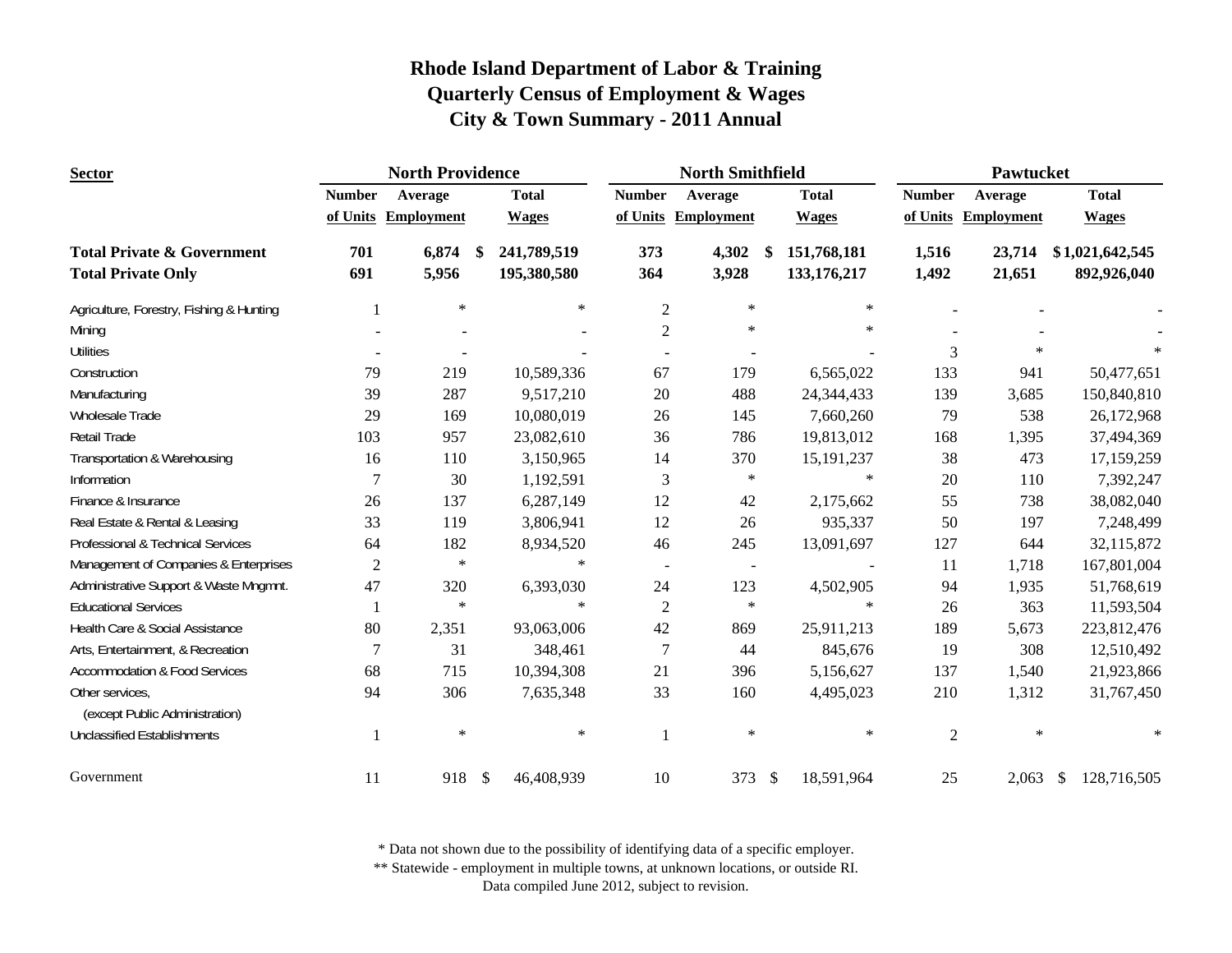| <b>Sector</b>                                     |               | Portsmouth          |                    |               | Providence          |                     |                | <b>Richmond</b>          |                    |
|---------------------------------------------------|---------------|---------------------|--------------------|---------------|---------------------|---------------------|----------------|--------------------------|--------------------|
|                                                   | <b>Number</b> | Average             | <b>Total</b>       | <b>Number</b> | Average             | <b>Total</b>        | <b>Number</b>  | Average                  | <b>Total</b>       |
|                                                   |               | of Units Employment | <b>Wages</b>       |               | of Units Employment | <b>Wages</b>        |                | of Units Employment      | <b>Wages</b>       |
| <b>Total Private &amp; Government</b>             | 523           | 5,432               | 279,089,729<br>-\$ | 5,525         | 106,988             | 5,464,914,043<br>-S | 152            | 1,839                    | 72,382,517<br>- \$ |
| <b>Total Private Only</b>                         | 507           | 4,806               | 245,908,365        | 5,414         | 92,236              | 4,502,586,871       | 145            | 1,161                    | 33,077,973         |
| Agriculture, Forestry, Fishing & Hunting          | 16            | 41                  | 1,006,600          |               | $\ast$              | $\ast$              | 8              | 41                       | 1,643,846          |
| Mining                                            |               |                     |                    |               | $\ast$              | $\ast$              |                | $\ast$                   |                    |
| <b>Utilities</b>                                  |               | $\ast$              | $\mathbf{x}$       | 6             | $\ast$              | $\ast$              |                |                          |                    |
| Construction                                      | 72            | 246                 | 10,933,518         | 269           | 1,897               | 123,649,838         | 23             | 75                       | 2,960,350          |
| Manufacturing                                     | 25            | 1,682               | 139,044,199        | 272           | 4,655               | 185,666,792         | 5              | 87                       | 3,906,450          |
| Wholesale Trade                                   | 29            | 113                 | 6,966,690          | 226           | 2,310               | 140,956,104         | 7              | $\ast$                   | $\ast$             |
| Retail Trade                                      | 58            | 480                 | 12,942,985         | 618           | 6,689               | 151,481,942         | 22             | 305                      | 8,009,096          |
| Transportation & Warehousing                      | 9             | 78                  | 2,265,526          | $70\,$        | 631                 | 23,606,304          | $\overline{2}$ | $\ast$                   |                    |
| Information                                       | 10            | 82                  | 5,967,318          | 156           | 3,376               | 243,036,378         | $\overline{c}$ | $\ast$                   | $\ast$             |
| Finance & Insurance                               | 19            | 63                  | 3,273,189          | 315           | 4,722               | 454,195,993         | 5              | 44                       | 1,684,276          |
| Real Estate & Rental & Leasing                    | 15            | 134                 | 4,209,272          | 188           | 1,374               | 57,231,741          |                |                          |                    |
| Professional & Technical Services                 | 68            | 152                 | 10,014,456         | 879           | 6,251               | 439,383,933         | 10             | 55                       | 2,149,880          |
| Management of Companies & Enterprises             | 4             | $\ast$              | $\star$            | 42            | 1,500               | 176,561,617         | $\blacksquare$ | $\overline{\phantom{a}}$ |                    |
| Administrative Support & Waste Mngmnt.            | 30            | 209                 | 6,375,107          | 296           | 7,128               | 198,695,785         | 13             | 63                       | 1,747,381          |
| <b>Educational Services</b>                       | 15            | 268                 | 10,196,454         | 110           | 11,922              | 602,045,134         | 3              | $\ast$                   | $\ast$             |
| Health Care & Social Assistance                   | 36            | 533                 | 16,315,994         | 581           | 25,389              | 1,338,406,180       | 10             | 88                       | 2,872,502          |
| Arts, Entertainment, & Recreation                 | 11            | 102                 | 2,413,447          | 57            | 934                 | 22,758,036          | 7              | 109                      | 1,625,137          |
| <b>Accommodation &amp; Food Services</b>          | 39            | 431                 | 7,885,709          | 543           | 8,421               | 157,810,490         | 17             | 215                      | 2,985,017          |
| Other services,<br>(except Public Administration) | 56            | 180                 | 5,485,705          | 786           | 4,512               | 137, 356, 142       | 12             | 27                       | 548,657            |
| <b>Unclassified Establishments</b>                |               |                     |                    | 5             | $\ast$              | $\ast$              |                |                          |                    |
| Government                                        | 17            | 626 \$              | 33,181,364         | 112           | 14,752 \$           | 962,327,172         | 8              | 678                      | 39,304,544<br>\$   |

\* Data not shown due to the possibility of identifying data of a specific employer.

\*\* Statewide - employment in multiple towns, at unknown locations, or outside RI.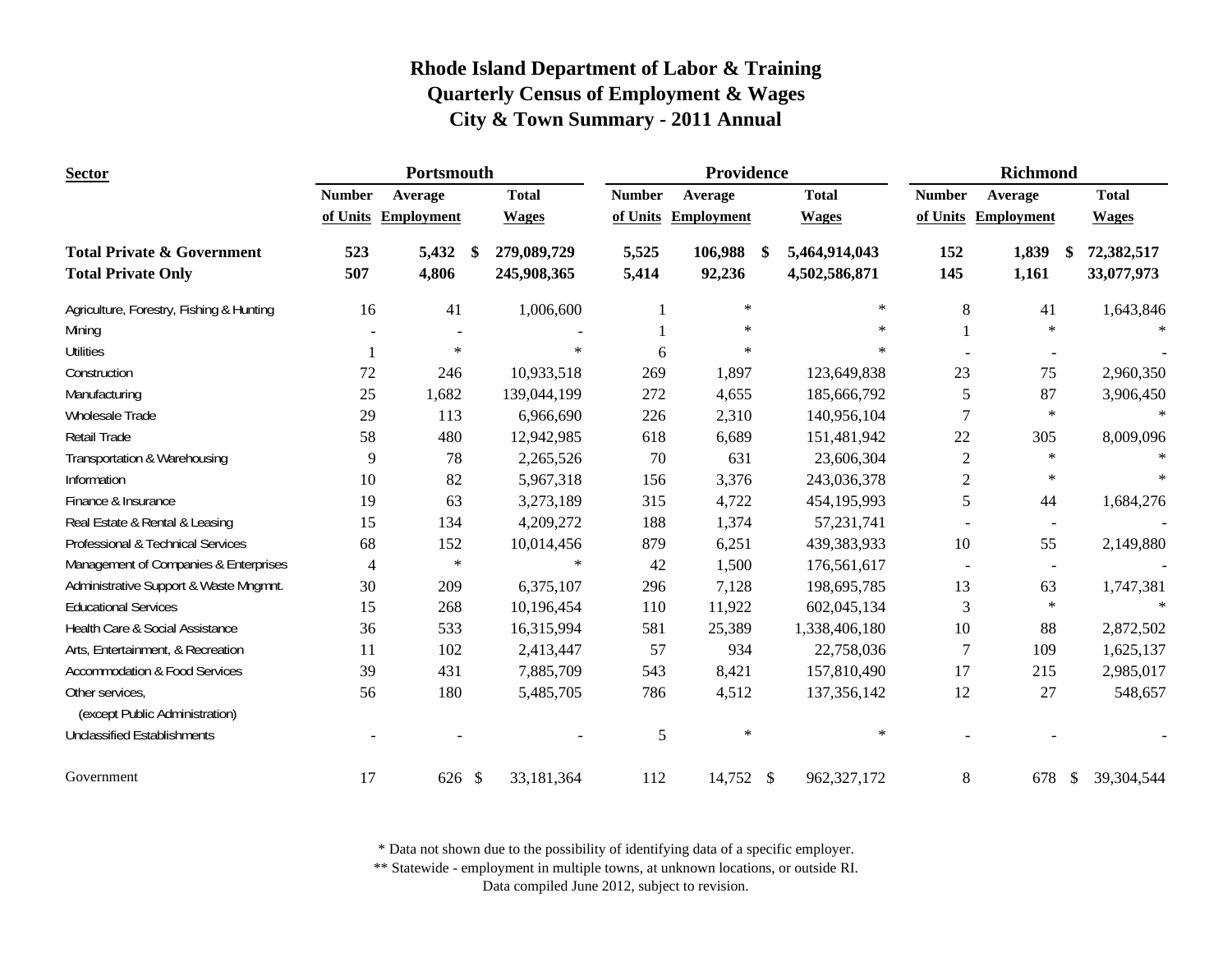| <b>Sector</b>                                                      | <b>Scituate</b><br>Smithfield |                      |                          |               |                     | <b>South Kingstown</b>            |                |                        |                            |  |
|--------------------------------------------------------------------|-------------------------------|----------------------|--------------------------|---------------|---------------------|-----------------------------------|----------------|------------------------|----------------------------|--|
|                                                                    | <b>Number</b>                 | Average              | <b>Total</b>             | <b>Number</b> | Average             | <b>Total</b>                      | <b>Number</b>  | Average                | <b>Total</b>               |  |
|                                                                    |                               | of Units Employment  | <b>Wages</b>             |               | of Units Employment | <b>Wages</b>                      |                | of Units Employment    | <b>Wages</b>               |  |
| <b>Total Private &amp; Government</b><br><b>Total Private Only</b> | 264<br>251                    | 1,596<br>\$<br>961   | 62,155,294<br>27,526,833 | 841<br>826    | 14,080<br>13,493    | 923,845,056<br>-\$<br>891,642,569 | 993<br>970     | 13,437<br>-\$<br>9,686 | 556,420,325<br>363,354,703 |  |
|                                                                    |                               |                      |                          |               |                     |                                   |                |                        |                            |  |
| Agriculture, Forestry, Fishing & Hunting                           | 12                            | 55                   | 1,049,410                | 3             | $\ast$              | $\ast$                            | 18             | 72                     | 2,282,940                  |  |
| Mining                                                             |                               |                      |                          |               | $\ast$              | $\ast$                            |                | $\ast$                 |                            |  |
| <b>Utilities</b>                                                   |                               |                      |                          |               |                     |                                   | $\overline{2}$ | $\ast$                 |                            |  |
| Construction                                                       | 63                            | 167                  | 6,283,433                | 138           | 877                 | 53,884,206                        | 112            | 283                    | 11,654,270                 |  |
| Manufacturing                                                      | 11                            | 23                   | 825,633                  | 67            | 1,436               | 72,966,385                        | 28             | 624                    | 45,033,356                 |  |
| Wholesale Trade                                                    | 11                            | 25                   | 1,092,467                | 58            | 749                 | 49,871,858                        | 52             | 780                    | 59, 583, 775               |  |
| Retail Trade                                                       | 18                            | 183                  | 4,566,345                | 115           | 1,904               | 42,346,325                        | 117            | 1,241                  | 34,183,904                 |  |
| Transportation & Warehousing                                       | 13                            | 29                   | 812,905                  | 16            | 77                  | 3,779,435                         | 9              | 146                    | 3,057,145                  |  |
| Information                                                        | 5                             | 22                   | 565,091                  | 17            | 196                 | 12,989,912                        | 17             | 170                    | 7,750,107                  |  |
| Finance & Insurance                                                | 9                             | 12                   | 916,030                  | 48            | 3,031               | 437,184,627                       | 36             | 280                    | 14,572,983                 |  |
| Real Estate & Rental & Leasing                                     | 5                             | 13                   | 479,153                  | 20            | 62                  | 3,225,634                         | 22             | 186                    | 4,193,663                  |  |
| Professional & Technical Services                                  | 29                            | 91                   | 4,088,874                | 79            | 284                 | 16,810,928                        | 107            | 336                    | 19,631,165                 |  |
| Management of Companies & Enterprises                              |                               | $\blacksquare$       |                          | 6             | 291                 | 54,504,001                        | 5              | 18                     | 1,726,997                  |  |
| Administrative Support & Waste Mngmnt.                             | 20                            | 32                   | 787,409                  | 42            | 490                 | 23,178,058                        | 74             | 283                    | 8,626,001                  |  |
| <b>Educational Services</b>                                        |                               | $\ast$               | $\ast$                   | 10            | $\ast$              | $\ast$                            | 27             | 272                    | 8,824,789                  |  |
| Health Care & Social Assistance                                    | 18                            | 83                   | 2,151,073                | 59            | 1,429               | 38,456,662                        | 110            | 2,622                  | 95,716,183                 |  |
| Arts, Entertainment, & Recreation                                  | 3                             | 14                   | 111,681                  | 10            | 43                  | 895,673                           | 29             | 195                    | 4,402,431                  |  |
| <b>Accommodation &amp; Food Services</b>                           | 14                            | 136                  | 1,663,852                | 69            | 1,176               | 18,733,853                        | 106            | 1,366                  | 21,027,271                 |  |
| Other services,<br>(except Public Administration)                  | 23                            | $\ast$               | $\ast$                   | 73            | 623                 | 18,818,067                        | 101            | 788                    | 19,779,085                 |  |
| <b>Unclassified Establishments</b>                                 |                               |                      |                          | $\mathbf{1}$  | $\ast$              | $\ast$                            |                |                        |                            |  |
| Government                                                         | 14                            | $\mathcal{S}$<br>635 | 34,628,461               | 16            | 587                 | 32,202,487<br>$\mathcal{S}$       | 24             | 3,751                  | 193,065,622<br>\$          |  |

\* Data not shown due to the possibility of identifying data of a specific employer.

\*\* Statewide - employment in multiple towns, at unknown locations, or outside RI.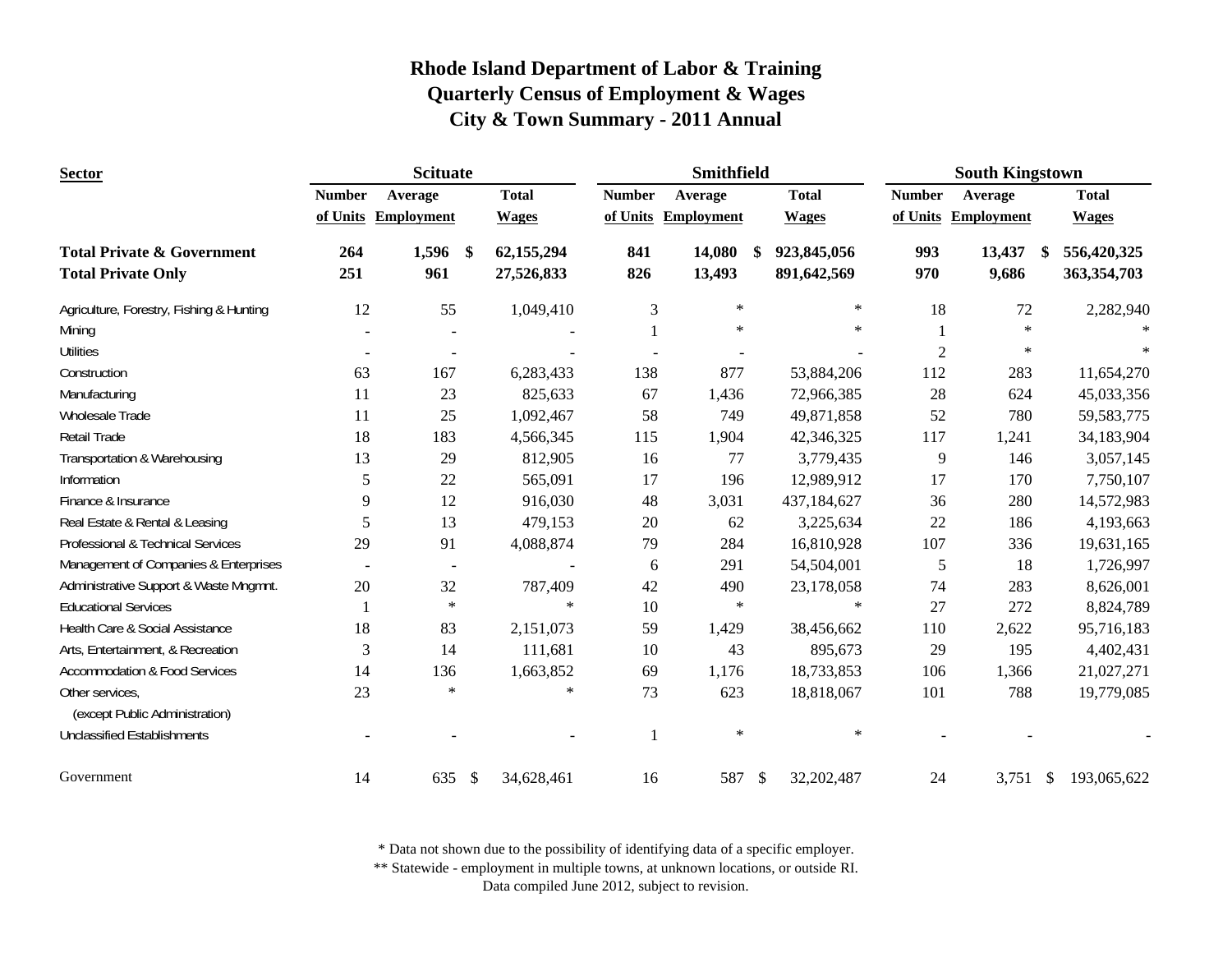| <b>Sector</b>                            |                | <b>Tiverton</b>   |               |              |                | <b>Warren</b>     |                   | Warwick        |                   |    |               |
|------------------------------------------|----------------|-------------------|---------------|--------------|----------------|-------------------|-------------------|----------------|-------------------|----|---------------|
|                                          | <b>Number</b>  | Average           |               | <b>Total</b> | <b>Number</b>  | Average           | <b>Total</b>      | <b>Number</b>  | Average           |    | <b>Total</b>  |
|                                          | of Units       | <b>Employment</b> |               | <b>Wages</b> | of Units       | <b>Employment</b> | <b>Wages</b>      | of Units       | <b>Employment</b> |    | <b>Wages</b>  |
| <b>Total Private &amp; Government</b>    | 367            | 2,500             | \$            | 86,880,562   | 369            | 3,501             | \$<br>115,841,006 | 3,113          | 47,463            | S. | 1,978,870,182 |
| <b>Total Private Only</b>                | 352            | 2,001             |               | 64,914,589   | 362            | 3,349             | 108,647,084       | 3,078          | 43,333            |    | 1,720,052,918 |
| Agriculture, Forestry, Fishing & Hunting | 10             | 28                |               | 398,886      | $\overline{2}$ | $\ast$            | $\ast$            | $\overline{4}$ | 17                |    | 287,475       |
| Mining                                   |                |                   |               |              |                |                   |                   |                |                   |    |               |
| <b>Utilities</b>                         | $\sqrt{2}$     | $\ast$            |               | $\ast$       | $\blacksquare$ |                   |                   |                |                   |    |               |
| Construction                             | 52             | 166               |               | 6,277,817    | 46             | 126               | 4,745,001         | 301            | 1,711             |    | 91,656,136    |
| Manufacturing                            | 13             | 81                |               | 1,584,038    | 38             | 649               | 28,536,424        | 148            | 3,420             |    | 178,732,825   |
| Wholesale Trade                          | 25             | 118               |               | 5,643,784    | 16             | 123               | 7,034,994         | 211            | 1,693             |    | 96,523,816    |
| Retail Trade                             | 53             | 464               |               | 18,353,540   | 44             | 274               | 6,198,904         | 417            | 7,623             |    | 205,430,740   |
| Transportation & Warehousing             | $8\,$          | 70                |               | 1,479,231    | 4              | 276               | 6,354,238         | 82             | 1,910             |    | 75,945,652    |
| Information                              | 6              | $\ast$            |               | $\ast$       | 4              | 34                | 1,376,010         | 47             | 520               |    | 25,739,177    |
| Finance & Insurance                      | 11             | 49                |               | 2,435,910    | 15             | 206               | 8,636,503         | 178            | 3,158             |    | 191,172,874   |
| Real Estate & Rental & Leasing           | 5              | 6                 |               | 350,119      | 9              | 17                | 465,136           | 110            | 1,082             |    | 37,850,217    |
| Professional & Technical Services        | 41             | 125               |               | 7,151,911    | 30             | 96                | 4,087,814         | 360            | 1,809             |    | 95,403,890    |
| Management of Companies & Enterprises    | $\mathbf{1}$   | $\ast$            |               | $\ast$       | $\mathbf{1}$   | $\ast$            | $\ast$            | 26             | 1,322             |    | 99,155,699    |
| Administrative Support & Waste Mngmnt.   | 22             | 41                |               | 1,097,479    | 25             | 159               | 3,998,153         | 219            | 1,904             |    | 65,482,983    |
| <b>Educational Services</b>              | $\overline{2}$ | $\ast$            |               | $\ast$       | 6              | 72                | 2,683,556         | 37             | 966               |    | 36,952,523    |
| Health Care & Social Assistance          | 28             | 338               |               | 10,654,234   | 36             | 607               | 23,229,342        | 341            | 8,882             |    | 378,133,058   |
| Arts, Entertainment, & Recreation        | 5              | 29                |               | 525,539      | 6              | 47                | 708,750           | 41             | 489               |    | 10,729,701    |
| <b>Accommodation &amp; Food Services</b> | 29             | 342               |               | 4,803,519    | 38             | 510               | 6,574,087         | 239            | 5,110             |    | 84,802,235    |
| Other services,                          | 44             | 114               |               | 2,156,079    | 44             | 148               | 3,568,910         | 321            | 1,712             |    | 45,947,534    |
| (except Public Administration)           |                |                   |               |              |                |                   |                   |                |                   |    |               |
| <b>Unclassified Establishments</b>       |                |                   |               |              |                |                   |                   | 3              | $\ast$            |    | $\ast$        |
| Government                               | 16             | 500               | $\mathcal{S}$ | 21,965,973   | 8              | 152S              | 7,193,922         | 36             | 4,129 \$          |    | 258,817,264   |

\* Data not shown due to the possibility of identifying data of a specific employer.

\*\* Statewide - employment in multiple towns, at unknown locations, or outside RI.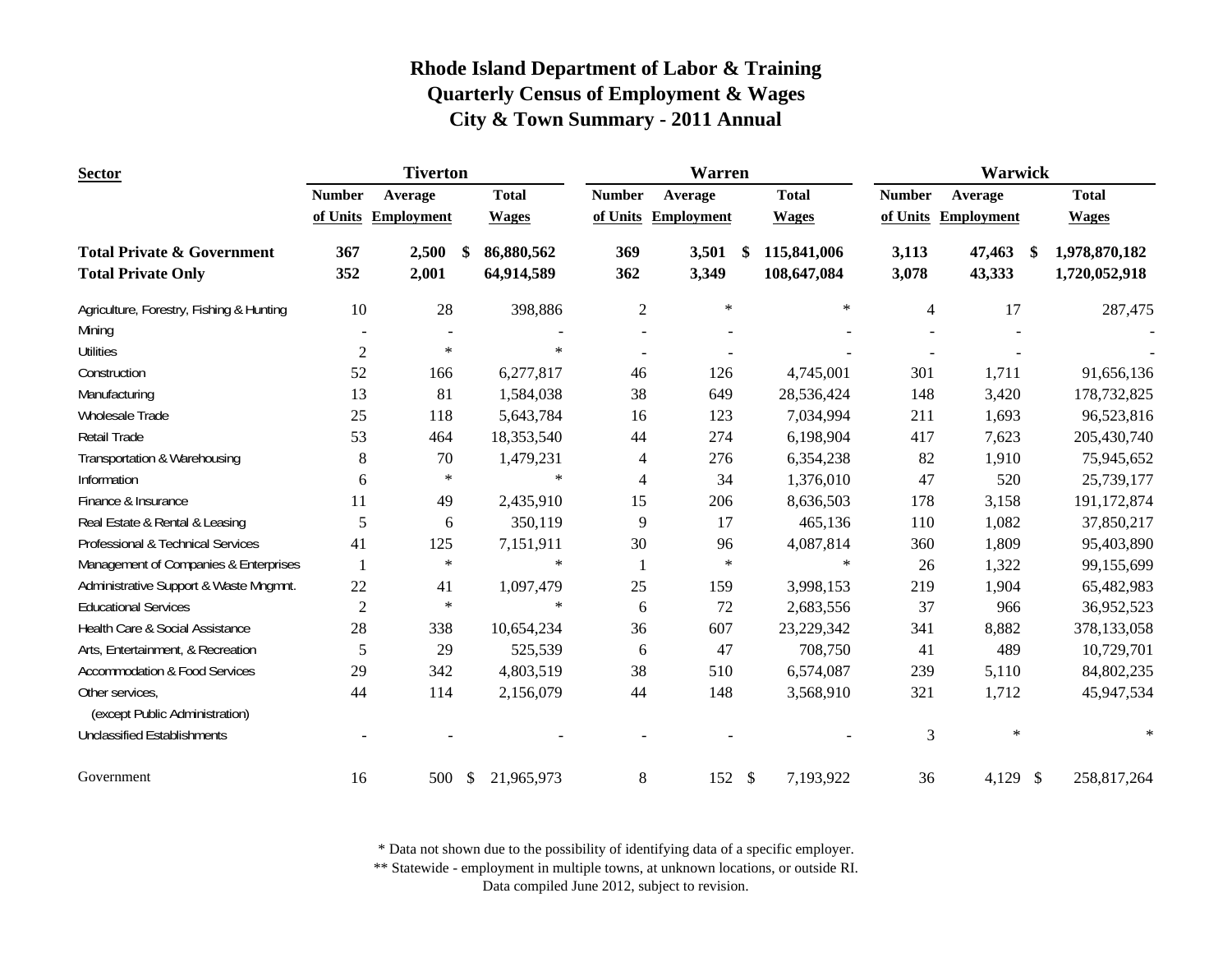| <b>Sector</b>                                     | Westerly       |                     |   |              |                | <b>West Greenwich</b>    |      |              | <b>West Warwick</b> |                     |                   |  |  |
|---------------------------------------------------|----------------|---------------------|---|--------------|----------------|--------------------------|------|--------------|---------------------|---------------------|-------------------|--|--|
|                                                   | <b>Number</b>  | Average             |   | <b>Total</b> | <b>Number</b>  | Average                  |      | <b>Total</b> | <b>Number</b>       | Average             | <b>Total</b>      |  |  |
|                                                   |                | of Units Employment |   | <b>Wages</b> |                | of Units Employment      |      | <b>Wages</b> |                     | of Units Employment | <b>Wages</b>      |  |  |
| <b>Total Private &amp; Government</b>             | 861            | 9,567               | S | 333,049,861  | 195            | 3,025                    | -S   | 199,860,468  | 600                 | 7,573               | 325,619,451<br>S. |  |  |
| <b>Total Private Only</b>                         | 844            | 8,495               |   | 284,821,180  | 185            | 2,646                    |      | 181,662,150  | 585                 | 6,604               | 268,983,011       |  |  |
| Agriculture, Forestry, Fishing & Hunting          | $\overline{c}$ | $\ast$              |   | $\ast$       | 3              | $\ast$                   |      | $\ast$       |                     |                     |                   |  |  |
| Mining                                            | 3              | $\ast$              |   | $\ast$       |                | $\ast$                   |      | $\ast$       |                     |                     |                   |  |  |
| <b>Utilities</b>                                  |                |                     |   |              |                |                          |      |              |                     |                     |                   |  |  |
| Construction                                      | 93             | 205                 |   | 8,771,543    | 40             | 102                      |      | 4,036,288    | 80                  | 266                 | 9,982,652         |  |  |
| Manufacturing                                     | 28             | 556                 |   | 27,496,571   | 12             | 1,088                    |      | 102,120,145  | 34                  | 1,318               | 67,018,817        |  |  |
| Wholesale Trade                                   | 30             | 70                  |   | 3,486,992    | 14             | 242                      |      | 14,920,129   | 30                  | 295                 | 14,940,118        |  |  |
| Retail Trade                                      | 136            | 1,930               |   | 46,478,761   | 11             | 59                       |      | 1,077,994    | 89                  | 925                 | 26,044,099        |  |  |
| Transportation & Warehousing                      | 9              | 56                  |   | 1,825,906    | 6              | 173                      |      | 7,074,213    | 9                   | 286                 | 9,952,952         |  |  |
| Information                                       | 15             | 212                 |   | 10,668,553   | 3              | $\ast$                   |      | $\ast$       | 6                   | $\ast$              |                   |  |  |
| Finance & Insurance                               | 32             | 327                 |   | 17,684,510   | 6              | 29                       |      | 1,273,855    | 28                  | 633                 | 32,458,328        |  |  |
| Real Estate & Rental & Leasing                    | 26             | 72                  |   | 2,480,661    | 3              | $\ast$                   |      | $\ast$       | 26                  | 68                  | 2,294,154         |  |  |
| Professional & Technical Services                 | 73             | 212                 |   | 10,928,899   | 23             | 414                      |      | 35,552,353   | 49                  | 112                 | 6,262,968         |  |  |
| Management of Companies & Enterprises             | 7              | $\ast$              |   | $\ast$       | $\blacksquare$ | $\overline{\phantom{a}}$ |      |              |                     | $\star$             | $\ast$            |  |  |
| Administrative Support & Waste Mngmnt.            | 51             | 178                 |   | 5,351,517    | 22             | 88                       |      | 3,184,323    | 22                  | 116                 | 3,325,399         |  |  |
| <b>Educational Services</b>                       | 10             | 118                 |   | 1,736,952    | 3              | $\ast$                   |      | $\ast$       | 8                   | 47                  | 1,061,903         |  |  |
| Health Care & Social Assistance                   | 108            | 2,056               |   | 83,631,543   | 9              | 138                      |      | 3,378,970    | 41                  | 656                 | 21,553,476        |  |  |
| Arts, Entertainment, & Recreation                 | 36             | 418                 |   | 9,105,077    | $\mathfrak{2}$ | $\ast$                   |      | $\ast$       | 11                  | 41                  | 1,240,212         |  |  |
| <b>Accommodation &amp; Food Services</b>          | 103            | 1,450               |   | 26,860,558   | 19             | 199                      |      | 3,560,199    | 65                  | 670                 | 9,373,325         |  |  |
| Other services,<br>(except Public Administration) | 88             | 297                 |   | 6,423,528    | 12             | 40                       |      | 1,084,523    | 91                  | 319                 | 7,731,860         |  |  |
| <b>Unclassified Establishments</b>                |                |                     |   |              | 1              | $\ast$                   |      | $\ast$       |                     | $\ast$              | *                 |  |  |
| Government                                        | 19             | $1,072$ \$          |   | 48,228,681   | 11             | 378                      | - \$ | 18,198,318   | 16                  | 969                 | -\$<br>56,636,440 |  |  |

\* Data not shown due to the possibility of identifying data of a specific employer.

\*\* Statewide - employment in multiple towns, at unknown locations, or outside RI.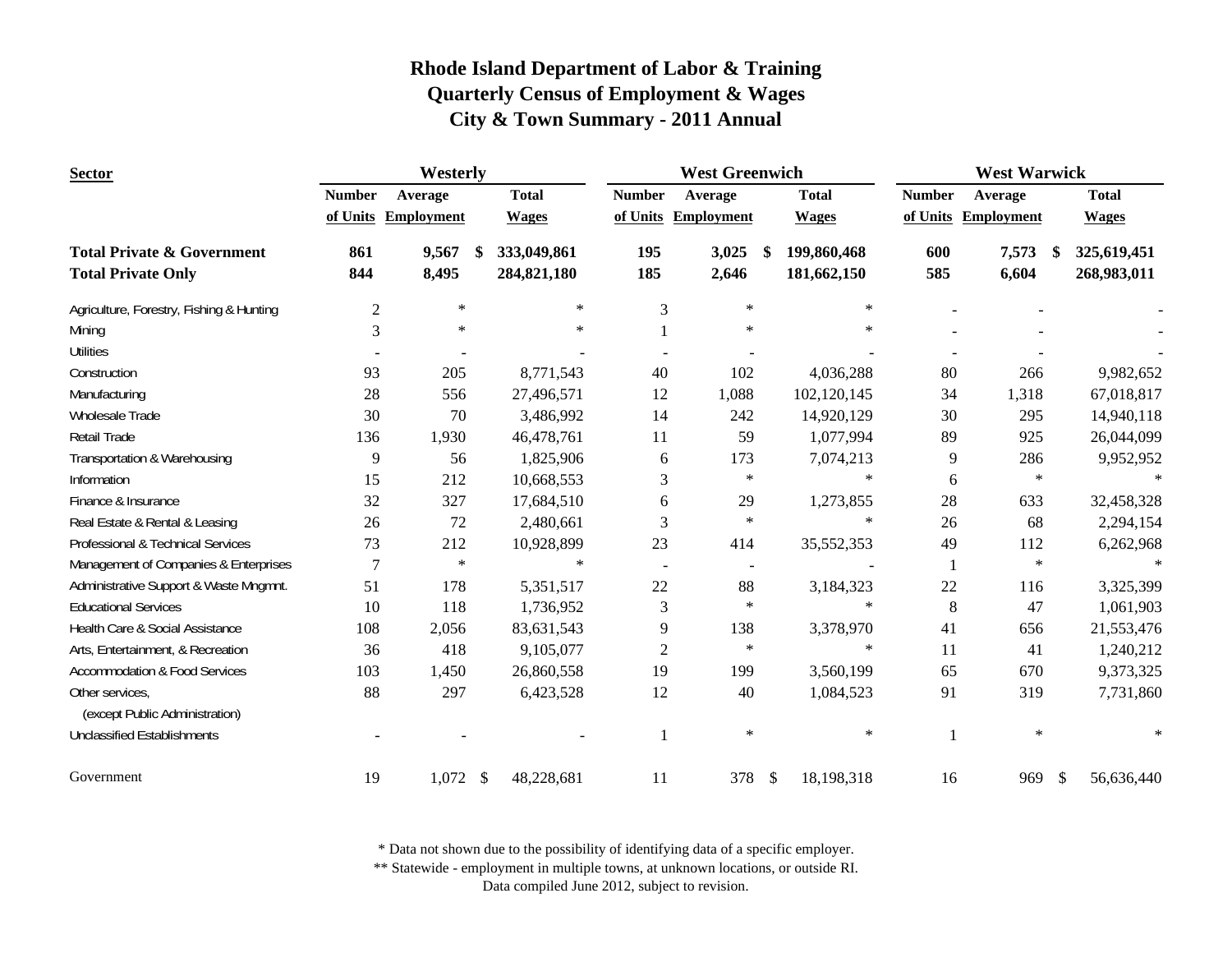| <b>Sector</b>                            |               | Woonsocket        |               |              | Statewide **  |                   |      |              |  |
|------------------------------------------|---------------|-------------------|---------------|--------------|---------------|-------------------|------|--------------|--|
|                                          | <b>Number</b> | Average           |               | <b>Total</b> | <b>Number</b> | Average           |      | <b>Total</b> |  |
|                                          | of Units      | <b>Employment</b> |               | <b>Wages</b> | of Units      | <b>Employment</b> |      | <b>Wages</b> |  |
| <b>Total Private &amp; Government</b>    | 828           | 14,502            | <sup>\$</sup> | 790,056,015  | 3,255         | 8,812             | \$   | 554,947,446  |  |
| <b>Total Private Only</b>                | 809           | 12,975            |               | 711,603,392  | 3,249         | 8,778             |      | 551,792,924  |  |
| Agriculture, Forestry, Fishing & Hunting | 1             | $\ast$            |               | $\ast$       |               |                   |      |              |  |
| Mining                                   |               |                   |               |              |               |                   |      |              |  |
| <b>Utilities</b>                         |               |                   |               |              | 3             | $\ast$            |      | $\ast$       |  |
| Construction                             | 65            | 292               |               | 13,259,212   | 273           | 691               |      | 42, 455, 112 |  |
| Manufacturing                            | 58            | 1,084             |               | 45,071,852   | 15            | 29                |      | 1,599,475    |  |
| Wholesale Trade                          | 41            | 417               |               | 25,047,548   | 1,187         | 2,035             |      | 180,245,799  |  |
| Retail Trade                             | 119           | 1,411             |               | 34,988,564   | 90            | 743               |      | 50,410,305   |  |
| Transportation & Warehousing             | 14            | 631               |               | 22,956,017   | 37            | 112               |      | 5,730,485    |  |
| Information                              | 9             | 74                |               | 2,012,771    | 180           | 561               |      | 32,436,372   |  |
| Finance & Insurance                      | 24            | 182               |               | 7,971,079    | 142           | 386               |      | 34,066,085   |  |
| Real Estate & Rental & Leasing           | 33            | 158               |               | 4,754,646    | 33            | 82                |      | 5,583,078    |  |
| Professional & Technical Services        | 62            | 397               |               | 29,954,097   | 575           | 1,024             |      | 73,556,569   |  |
| Management of Companies & Enterprises    | 10            | $\ast$            |               | $\ast$       | 42            | 107               |      | 9,627,055    |  |
| Administrative Support & Waste Mngmnt.   | 37            | 398               |               | 12,435,710   | 341           | 2,129             |      | 73,147,507   |  |
| <b>Educational Services</b>              | 14            | 292               |               | 11,594,373   | 68            | 135               |      | 4,243,831    |  |
| Health Care & Social Assistance          | 110           | 4,050             |               | 138,248,230  | 60            | 266               |      | 19,794,749   |  |
| Arts, Entertainment, & Recreation        | 8             | 102               |               | 1,639,723    | 22            | 28                |      | 1,649,639    |  |
| <b>Accommodation &amp; Food Services</b> | 105           | 1,116             |               | 15,312,603   | 32            | 239               |      | 5,213,640    |  |
| Other services,                          | 104           | 467               |               | 9,182,513    | 102           | 170               |      | 9,862,712    |  |
| (except Public Administration)           |               |                   |               |              |               |                   |      |              |  |
| <b>Unclassified Establishments</b>       | 1             | $\ast$            |               | $\ast$       | 51            | 35                |      | 1,618,737    |  |
| Government                               | 20            | 1,527             | \$            | 78,452,623   | 6             | 34                | - \$ | 3,154,522    |  |

\* Data not shown due to the possibility of identifying data of a specific employer.

\*\* Statewide - employment in multiple towns, at unknown locations, or outside RI.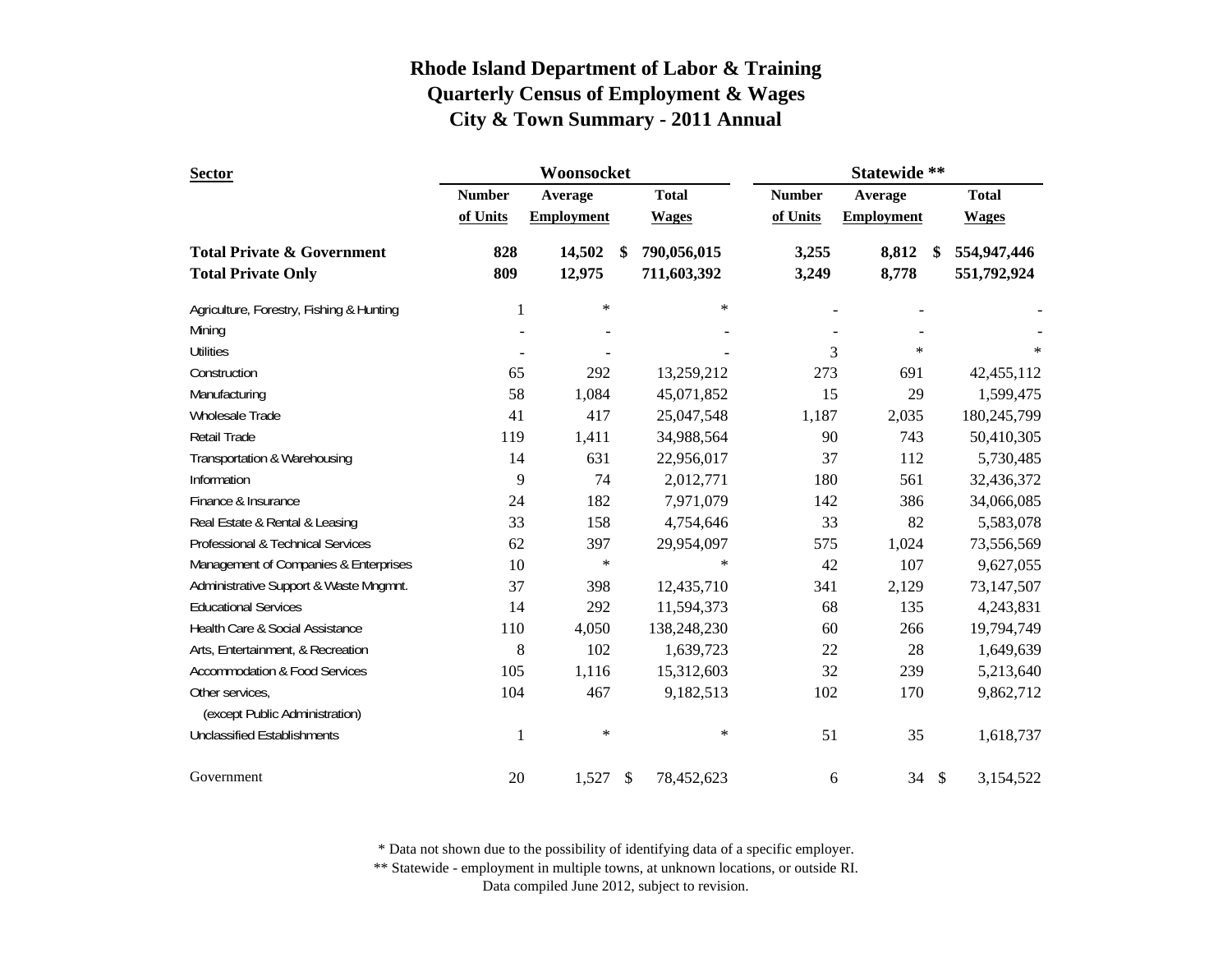| <b>Sector</b>                                     |                | <b>Bristol County</b> |              |               | <b>Kent County</b> |               |               | <b>Newport County</b> |                   |               |  |
|---------------------------------------------------|----------------|-----------------------|--------------|---------------|--------------------|---------------|---------------|-----------------------|-------------------|---------------|--|
|                                                   | <b>Number</b>  | Average               | <b>Total</b> | <b>Number</b> | Average            | <b>Total</b>  |               | <b>Number</b>         | Average           | <b>Total</b>  |  |
|                                                   | of Units       | <b>Employment</b>     | <b>Wages</b> | of Units      | <b>Employment</b>  | <b>Wages</b>  |               | of Units              | <b>Employment</b> | <b>Wages</b>  |  |
| <b>Total Private &amp; Government</b>             | 1,418          | 13,561 \$             | 489,159,140  | 5,365         | 72,319 \$          | 3,047,978,352 |               | 3,249                 | 38,325 \$         | 1,732,925,916 |  |
| <b>Total Private Only</b>                         | 1,383          | 11,544                | 388,791,670  | 5,271         | 64,908             |               | 2,621,952,369 | 3,149                 | 30,797            | 1,186,480,729 |  |
| Agriculture, Forestry, Fishing & Hunting          | $\overline{7}$ | $8\phantom{1}$        | 110,264      | 12            | 47                 |               | 796,101       | 47                    | 225               | 5,385,033     |  |
| Mining                                            |                |                       |              | $\sqrt{2}$    | 5                  |               | 283,223       |                       | $\ast$            | $\star$       |  |
| <b>Utilities</b>                                  |                | $\ast$                |              | $\ast$        |                    |               |               | 5                     | 50                | 4,080,801     |  |
| Construction                                      | 195            | 586                   | 24,509,237   | 600           | 2,708              |               | 138,159,631   | 334                   | 1,368             | 64,624,695    |  |
| Manufacturing                                     | 111            | 1,700                 | 71,161,232   | 261           | 6,666              |               | 395,757,052   | 91                    | 2,243             | 170,061,280   |  |
| Wholesale Trade                                   | 73             | 273                   | 19,361,034   | 356           | 2,696              |               | 166, 387, 244 | 155                   | 571               | 36,000,463    |  |
| Retail Trade                                      | 136            | 1,194                 | 28,310,112   | 672           | 11,075             |               | 300,513,521   | 434                   | 4,042             | 109,563,807   |  |
| Transportation & Warehousing                      | 13             | 297                   | 7,013,513    | 117           | 2,721              |               | 105,435,222   | 80                    | 573               | 15,973,028    |  |
| Information                                       | 22             | 102                   | 4,788,628    | 82            | 1,373              |               | 84,239,303    | 60                    | 617               | 38,648,932    |  |
| Finance & Insurance                               | 55             | 404                   | 20,206,200   | 277           | 4,208              |               | 245,708,974   | 109                   | 902               | 56,409,474    |  |
| Real Estate & Rental & Leasing                    | 37             | 98                    | 3,385,083    | 190           | 1,312              |               | 47,256,635    | 124                   | 676               | 22,561,798    |  |
| Professional & Technical Services                 | 145            | 318                   | 18,923,123   | 610           | 3,128              |               | 188,149,213   | 406                   | 2,987             | 204,790,080   |  |
| Management of Companies & Enterprises             | $8\phantom{1}$ | 40                    | 2,314,506    | 40            | 1,572              |               | 114,486,537   | 18                    | 485               | 22,942,039    |  |
| Administrative Support & Waste Mngmnt.            | 97             | 369                   | 11,204,093   | 372           | 2,656              |               | 91,663,734    | 215                   | 1,010             | 35, 373, 202  |  |
| <b>Educational Services</b>                       | 28             | 1,567                 | 70,782,912   | 71            | 1,325              |               | 47,699,747    | 49                    | 1,291             | 50,364,113    |  |
| Health Care & Social Assistance                   | 116            | 2,040                 | 63,151,230   | 531           | 12,021             |               | 484,130,081   | 242                   | 4,366             | 147,100,181   |  |
| Arts, Entertainment, & Recreation                 | 30             | 359                   | 8,967,328    | 73            | 756                |               | 16,516,561    | 90                    | 1,365             | 35,392,168    |  |
| <b>Accommodation &amp; Food Services</b>          | 122            | 1,510                 | 20,531,597   | 443           | 7,984              |               | 127,588,937   | 358                   | 6,305             | 123,018,018   |  |
| Other services,<br>(except Public Administration) | 198            | 681                   | 13,995,136   | 588           | 2,655              |               | 67,072,670    | 361                   | 1,725             | 44,078,786    |  |
| <b>Unclassified Establishments</b>                | $\mathbf{2}$   | $\ast$                |              | $\ast$<br>5   | 6                  |               | 107,983       |                       |                   |               |  |
| Government                                        | 38             | $2,018$ \$            | 100,367,470  | 97            | 7,407 \$           |               | 426,025,983   | 105                   | 7,530 \$          | 546, 445, 187 |  |

\* Data not shown due to the possibility of identifying data of a specific employer.

\*\* Statewide - employment in multiple towns, at unknown locations, or outside RI.